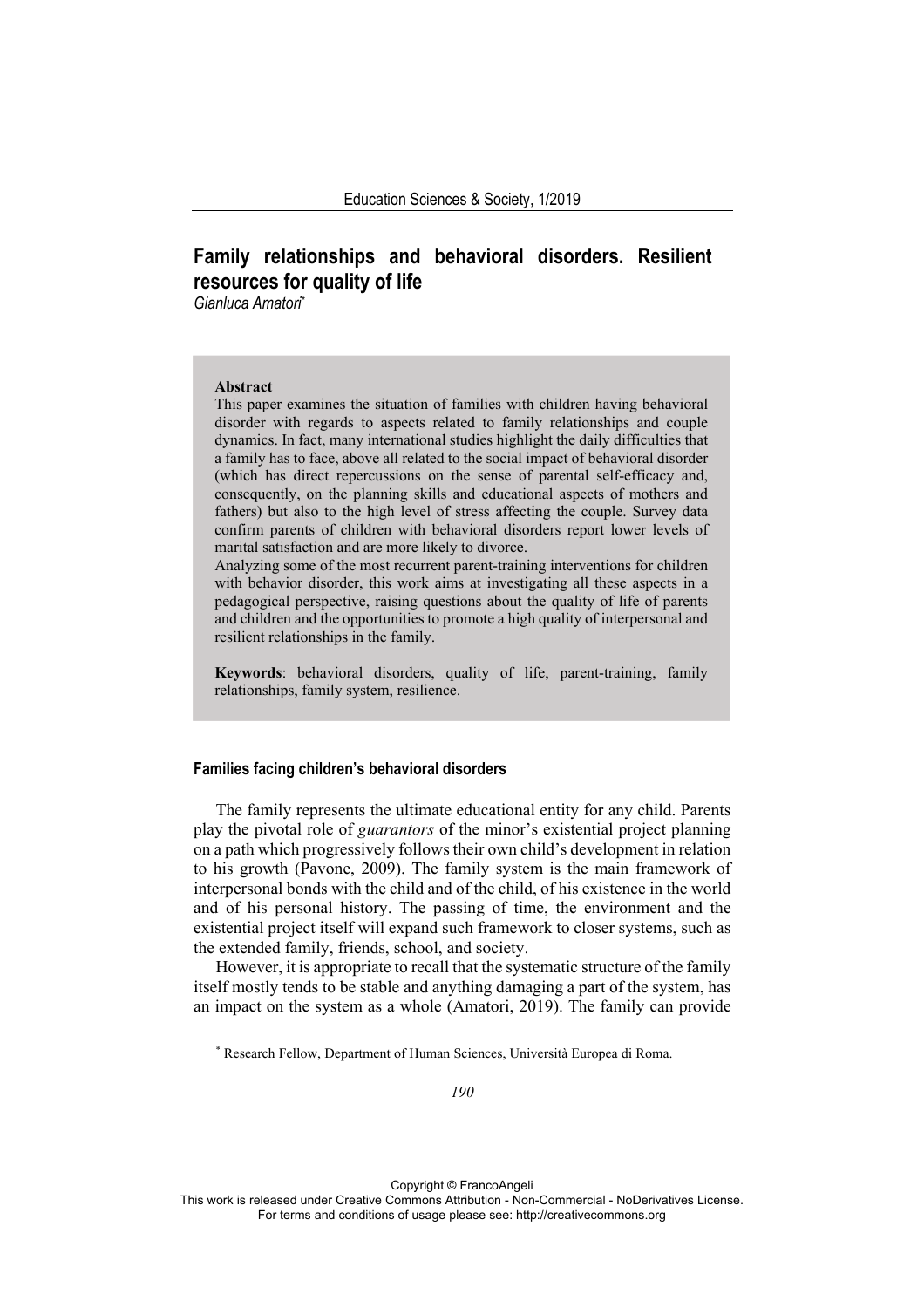protection in this respect, but, at the same time, may act as a source of stress. Moss and Moss (1986) divide the family environment into three dimensions containing a series of highly correlated areas: the *Relationship dimension*, which shows the way the family members bond with each other, according to their cohesion and expressiveness, as well as the conflict level between each other. The *Personal Growth dimension*, which concerns the family operation and its degree of support to their members to develop into unique human beings in relation to independence, tendency to achieve goals, tendency towards intellectual, educational and recreational activities and the family attention to religious aspects. The *System Maintenance dimension* covers the control and organization aspects enabling the family to work as an organized unit (Montiel-Nava, Montiel-Barbero, Peña, 2005).

Historically parenthood has always required ownership and discipline, the ability to transfer to children the rules of living in a civilized society and the basic social competences (D'Amato, 2014). Not only such competencies are key to fulfill the three dimensions of the family environment described by Moos and Moos but are also necessary requirements to live in a society.

When children are affected by behavioral disorders, which strongly jeopardize the parents' abilities to implement their roles, the family system appears to be clearly shaken.

*«Ten-year-old Cindy and her mother had spent the last hour happily working together on a trail map they were supposed to take to Cindy's Girl Scout meeting that evening. When Mom tried to help Cindy use a marker for the lakeside trail, Cindy suddenly pushed the pen back at her mother and shouted, "No! You always want to do it!" Mom looked up at Cindy in surprise and said "Why? We agreed we would all the drawing together." Cindy's voice got even louder: "I said no!" She then stood up. glared at her mother, slapped her hard on the arm, and stomped out of the room.» (Barkley, Benton, 2013, pp. 23-24).* 

Behavioral disorders, which have been redefined by the DSM-5 (American Psychiatric Association, 2013) as Disruptive, Impulse-Control and Conduct Disorders and Developmental Disorders (Attention Deficit Hyperactivity Disorder - ADHD), are today one of the major challenges both on the medical and pedagogical levels regarding families and social environments (school, activities outside of school, professional world, etc.). Many international studies have indeed shown that the educational approach of parents with children affected by behavioral disorders often stems from lack of patience, more focus on dysfunctional behaviors and tendency to act on impulse. Moreover, it is a source of stress impacting both the single parent and the parental couple relationship (Miller-Lewis *et al.*, 2006; Harpin, 2005;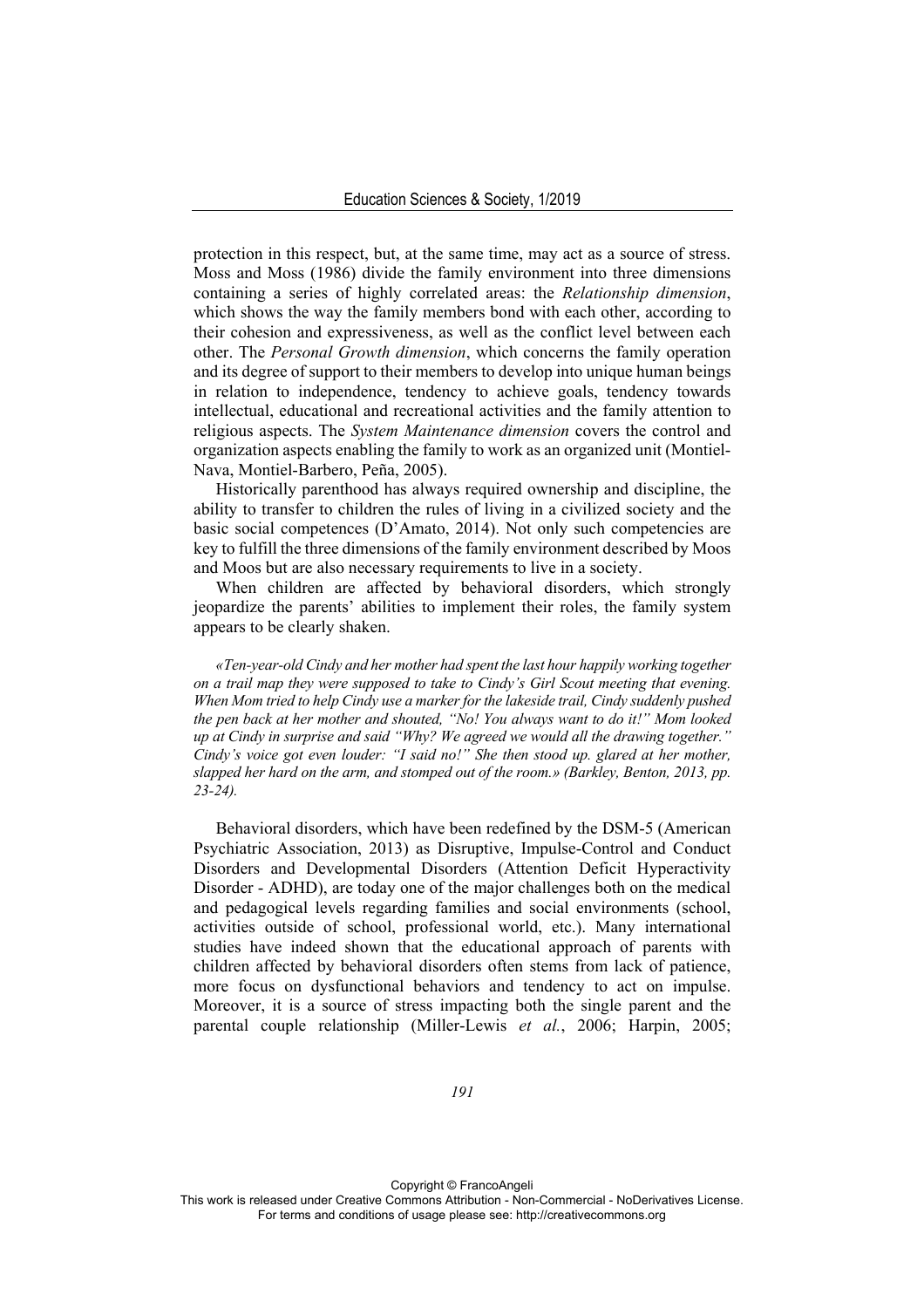Presentación-Herrero *et al*., 2006; Kashdan *et al.*, 2010; Deault, 2010; Pezzica, Pigozzi, 2015).

Some specific and distinct aspects of parenthood, including the selfperception as a parent, are often considerably reduced in parents with children affected by behavioral disorders and frequently coincide with the adoption of a more coercive educational approach (Bondy, Mash, 1999) and with a minor sense of competence (Teti, Gelfand, 1991).

It is right to recall that individuals tend to make an effort to give meaning to events in order to come to terms with them. For example when a parent wonders why their children are showing a specific behavior both in positive events, which are gladly welcomed by the parent, and in events which are more problematic to understand and manage, such as the stubborn disobedience of a child or the mood swings of an adolescent (Benedetto, Camera, 2011). The attributional style or rather the reasoning, through which people try to identify the factors that may have influenced their own and other people's actions, the cause of a behavior, is able to act as a cognitive factor mediating the interactions between adults and children and, as a result, influencing the parent's judgement of his own child's actions, his emotional reactions and interventions (Benedetto, Camera, 2011).

The role of parents is therefore highly influenced by attributional processes, which lead to the necessary realignment of the project prospects, which result from processing methods and evaluations resources in the educational journey of their own child. The parents' attributions resulting from a child's problem behavior, as well as a child's positive behavior, can be divided into two different types:

- *hetero-attributions*: parents' attributions to their children's behaviors;
- *self-attributions*: adults' opinion regarding the cause of their own behaviors.

*«Researches show a tendency in parents to relate the positive behaviors of their children (obedience, cooperation, etc.) mainly to internal and dispositional factors, while the negative behaviors are attributed more often to external causes, such as situational factors. Such researches suggest that parents are more inclined to opt for explanatory methods which are in favor of their child, but also of themselves, thanks to the upbringing that they, as parents, were able to provide» (Paleari, Regalia, 2000, in Benedetto, Camera, 2011, p. 25).* 

In order to better understand the hurdles faced by families managing children's behavioral disorders, it might be helpful to mention some of the most recent educational and biographical publications. For example: "Largo, arrivo io!", an Italian volume by Di Pietro and Dacomo; "ADHD Living Without Brakes" (Kutscher, 2010), "Your Defiant Child" (Barkley, Benton 2016); "Mio figlio non riesce a stare fermo", an Italian publication by Daniele Fedeli (2018);

Copyright © FrancoAngeli This work is released under Creative Commons Attribution - Non-Commercial - NoDerivatives License. For terms and conditions of usage please see: http://creativecommons.org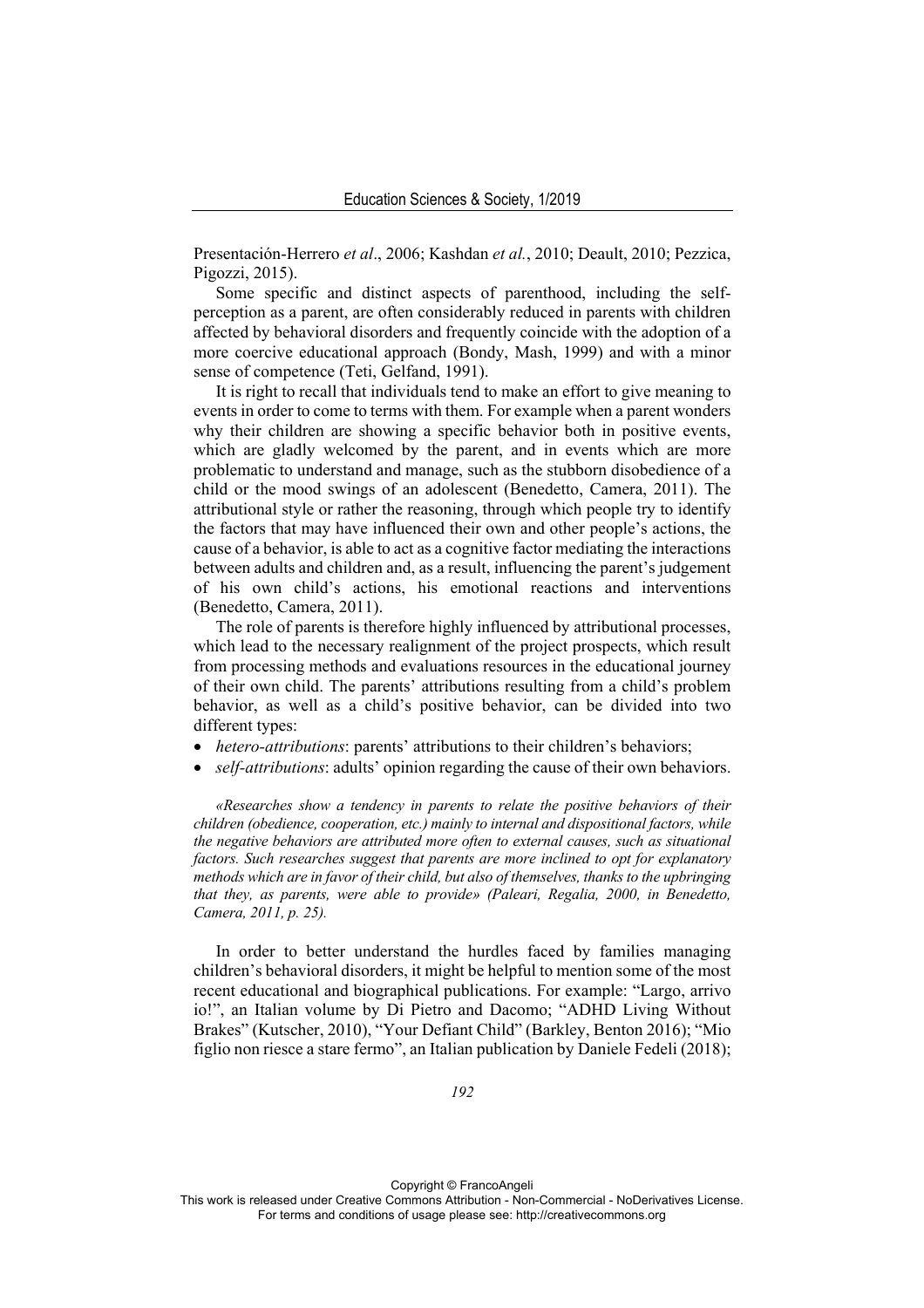lastly, "I'm Going to Go Round the Bend in a Minute!" by Sanders (2010). The frequent use of negative phrases and expressions recalling tiredness and fatigue, confirms what has been stated above.

One of the aspects that mainly contributes to raising the parents' stress levels is the social impact of behavioral disorder. Antisocial conducts, which are intentionally breaking the rules and values and are impacting the surrounding, lead parents to have a twisted and diminishing self-perception of themselves in their role, making them feel unsuccessful and guilty.

*«I am traveling on the train to Berlin with our son, Raphael, to visit a Kinesiologist. He seems to be doing miracles to any kind of problem or disorder. Will he be able to find the key to the change that we really would like to see in our son's behavior? And while I am not even finished processing my silent hope in my mind that, here you go, Raphael is restlessly trying to climb the seat. I urge him to stay quiet, but he doesn't listen to me. He is too focused on climbing the seat to grab a ladybird resting on the upper side of the window and, knowing him, he will be willing to set it free, getting it to fly out of the window. I urge him to sit down again, raising my voice a little more. No reaction. The man sitting in front of me raises his eyebrow (...) he has not realized yet that Raphael is now swinging his legs kicking his tibia. He doesn't realize it at all. I firmly stop Raphael's legs and I apologize with our travel companion. (...) my child starts to play with the litter bin. He opens it and closes it. Open, closed, open, closed… I again urge him to stop, but he again doesn't listen. I raise my voice calling his name for the fourth time because I can't stand it anymore - especially I can't stand the pressing judgment from the man sitting opposite me. "Raphael, stop playing with the litter bin!!!". My voice now was not that calm.* 

*Suddenly the whole train compartment is looking at me. I would like to disappear under the seats because I know for sure that half of the people are thinking: "My dear if he was my child, I would have already spanked him!".* 

*I would like to shout to everyone on the train: "You have absolutely no idea!!!". I would look even more insane though because no one said anything. Yes, this is what they think of me since I haven't imposed to this trouble-maker to stop the chaos he's creating.» (Sanders, 2019, pp. 17-19).* 

It is historically and commonly recognized that one of the most important and compelling functions of being a parent is the normative function. The ability (broadly speaking the duty) to set rules and to make sure these are respected, lies in the practice of being a parent itself, especially in the paternal role. Often the educational and regulative dimension is jeopardized by the entry into society of the child or rather the child's entry in school age and in a classroom environment. The start of schooling is the first stage in which what has been transferred and assimilated in the domestic environment under the educational point of view must be shared and opened to a broader framework, in which multiple parents' educational styles are reflected in a classroom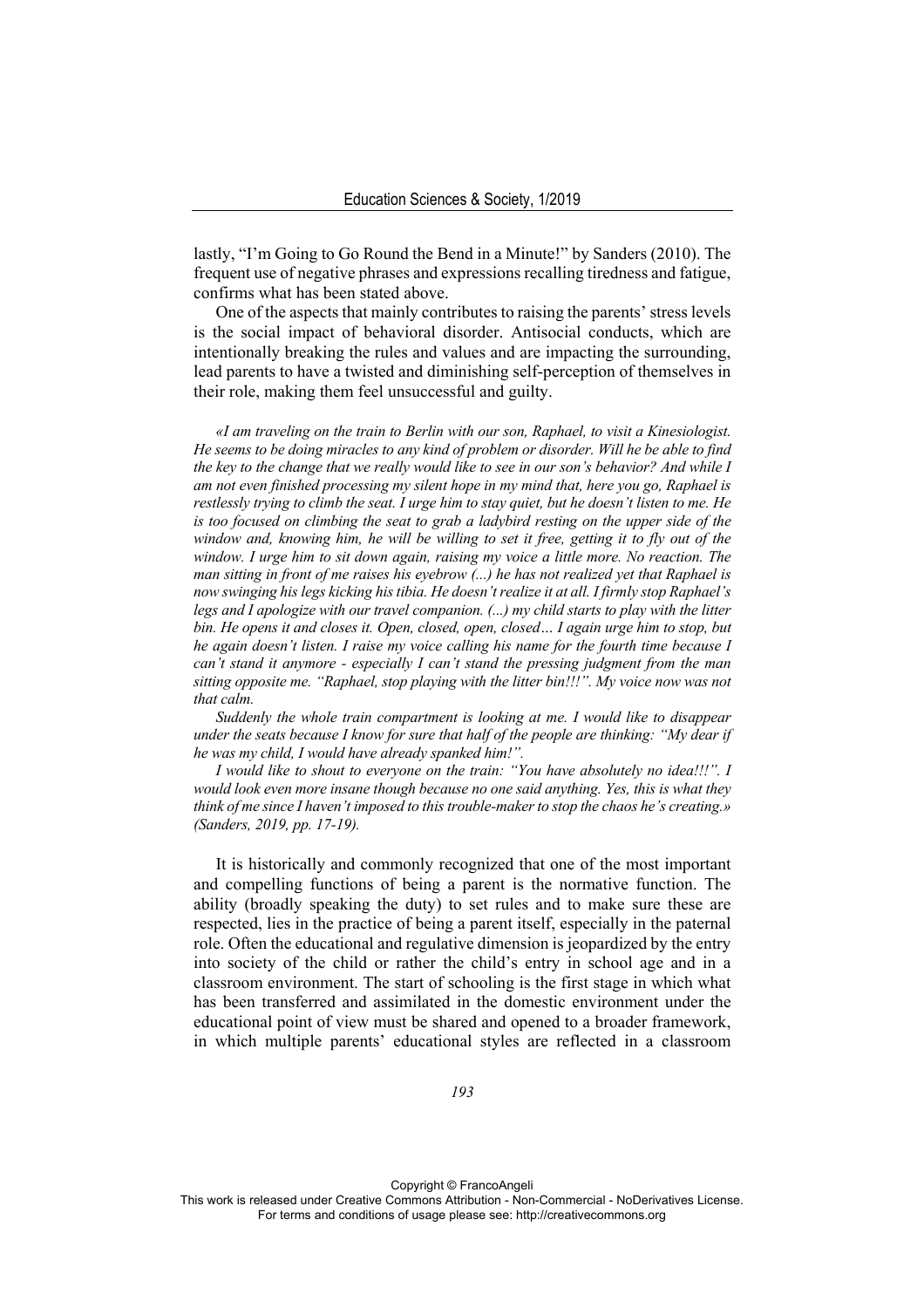environment. This is the test bed stage in which parents can experiment with the results of their actions in the relationship with the child.

*«While I was wandering around without a destination, I stopped, overwhelmed by a doubt: maybe we made a mistake in sending him to Kindergarten.* 

*Yari and I had talked long about it.* 

*We were worried not only about his restlessness and about the damages he could cause to himself but also about the damages he could cause to the other children. (...)* 

*At the beginning of his second week, I went to pick him up with my mother. The teacher came forward looking very concerned: "Leonardo did something terrible, Chiara".* 

*She was shaken and incredulous, she was looking at us as if she couldn't find the words to describe what happened. (...)* 

*Even though the teacher's face prepared me to the worst, I felt a strong desire to disappear when I entered that classroom: there it stood in front us, a 2-meter long wall completely covered in paint, drawings, and colors.* 

*While the teacher was explaining and complaining, I could not help but stare at that disaster and wonder: is it possible that Leo did that? What came into his mind? (...) I was mortified, paralyzed.» (Gambarino, 2018, pp. 71-72).* 

It is possible to deduce from the above autobiographical story that considering not only the strong interdependence between the the single family members' behaviours – such as the influence between husband and wife or between parent and child – but also the pivotal role played by ideas, perceptions and individual expectations regarding events inside and outside of the family, is key to understand such a phenomenon (Lanz, Marta, 2000). The abovementioned attributions work as interpretation filters as they reflect the point of view and the opinion regarding the causes of specific behaviors of a single member.

Since they often lack of objectiveness, they might be inaccurate or twisted by what the parent presumes or what considers possible.

In this regard, the attribution of problem behavior to a reported and standardized deficiency could lead parents to believe that there are no improvement chances or, in the worst case, to damage their own self-perception as a parent able to raise a child.

*«Towards the end of 2011, I gave in and burst into tears during a job interview. I was clearly having problems, I could not manage my son, yet I was giving him rules to respect, punishments when he was not respecting them, what shall have I done more? I felt like I sucked as a mom.» (Gambarino, 2018, p. 75).* 

An interesting study led by Maniadaki, Sonuga-Barke, and Kakouros in 2005 has examined the parents' beliefs regarding the causes of some children's

Copyright © FrancoAngeli This work is released under Creative Commons Attribution - Non-Commercial - NoDerivatives License.

For terms and conditions of usage please see: http://creativecommons.org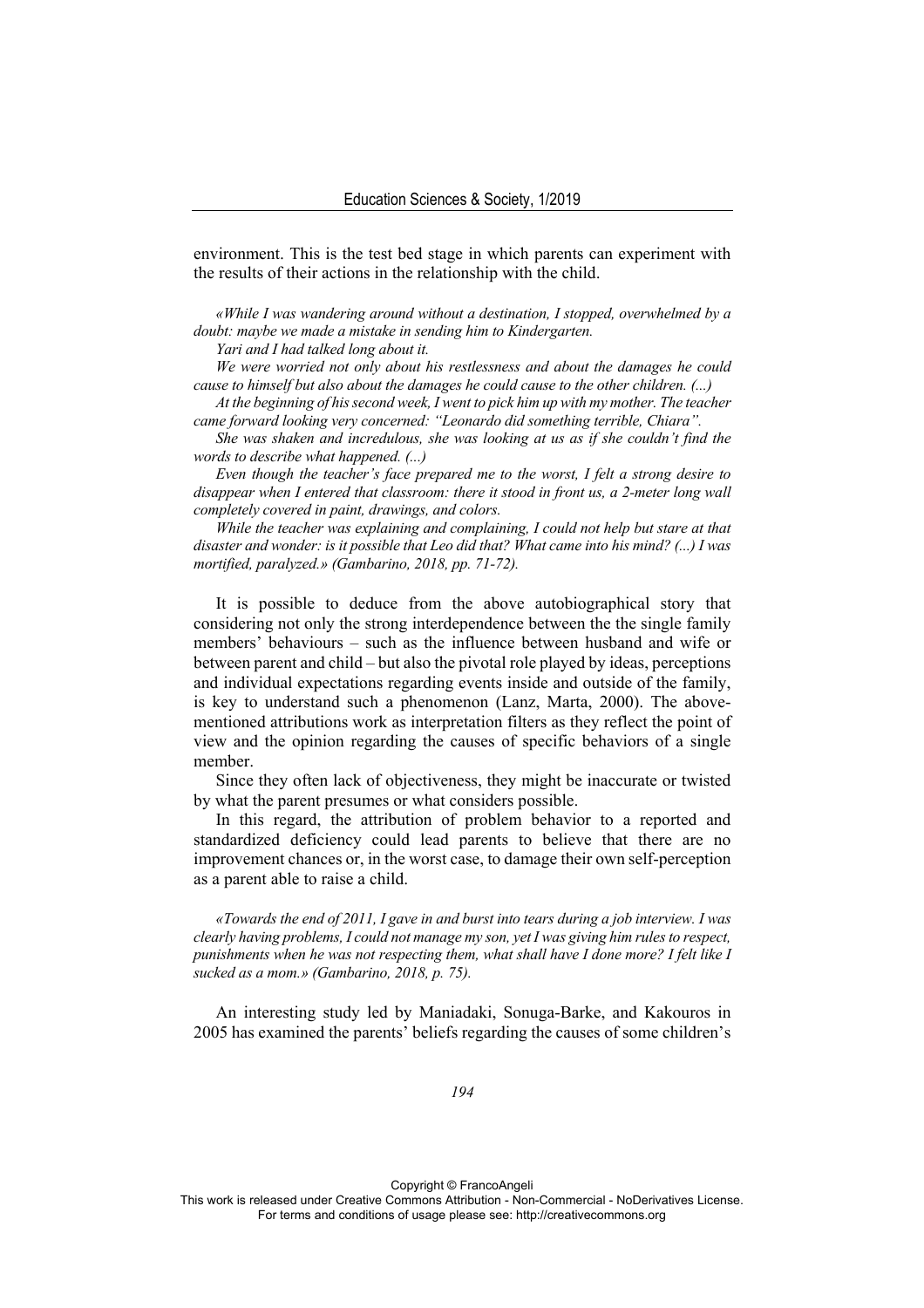restless behaviors. The interviewees were presented with episodes portraying a potential child in pre-schooling age showing the typical ADHD symptoms and were asked to identify a potential cause. The parents were able to answer these questions using the Parental Account of the Causes of Childhood Problems Questionnaire - PACCP (Sonuga-Barke, Balding, 1993). Such questionnaire suggested a wide range of different attributions: from the most internal ones, which could be of biological nature (e.g. brain damages or cognitive delays) or of psychological nature (e.g. the demand for attention), to the most external attributions (e.g. parents separation or lack of discipline). The study shows that child gender strongly influences the attributional processes: on one hand, the boys' most restless behaviors were indeed considered typical and, most importantly, manageable thanks to their intentional nature. On the other hand, the girls' behaviors were mostly attributed to biological causes.

Another important research led by Donenberg and Baker (1993) explored the family systems with children affected by ADHD and underlined the high stress and conflict levels in the parent-child interactions. Researchers especially focused on a comparative study between three groups (children affected by ADHD or with aggressive behaviors, autistic and able-bodied children). The results of the study revealed that parents of ADHD-affected children believed that their children's behaviors had provoked strong negative feelings regarding their own ability to be a parent. As a result, the latter negatively impacted their social lives and caused a higher level of stress compared to the parents of children not affected by ADHD.

Moreover, it has been observed that children affected by ADHD generated similar levels of impact and stress on their families compared to ones with autistic children.

*«Restless and distracted behaviors cause high levels of stress to the whole family environment: rules must be constantly reviewed without seeing an improvement, continuous school hurdles, dangerous behaviors for the child and for who surrounds him, concerns about the future etc. All these factors can clearly jeopardize both the parents' emotional well-being and their educational consistency. In other words, when trying to manage a child, parents may become chaotic and impulsive: they initially try to be patient, then they suddenly turn into too punitive; they try with promises then switch to threats etc. As a result, unfortunately, the child worsens and the family environment becomes every day tenser.» (Fedeli, 2018, p. 74).* 

Roselló and his colleagues (2003) have examined the impact of ADHDaffected children on the family environment through a study, which was led in Spain with 36 families. The results clearly show that raising a child affected by such a disorder generates feelings of self-inefficiency, stress, frustration, anger, and refusal even on the most experienced parents. Such feelings negatively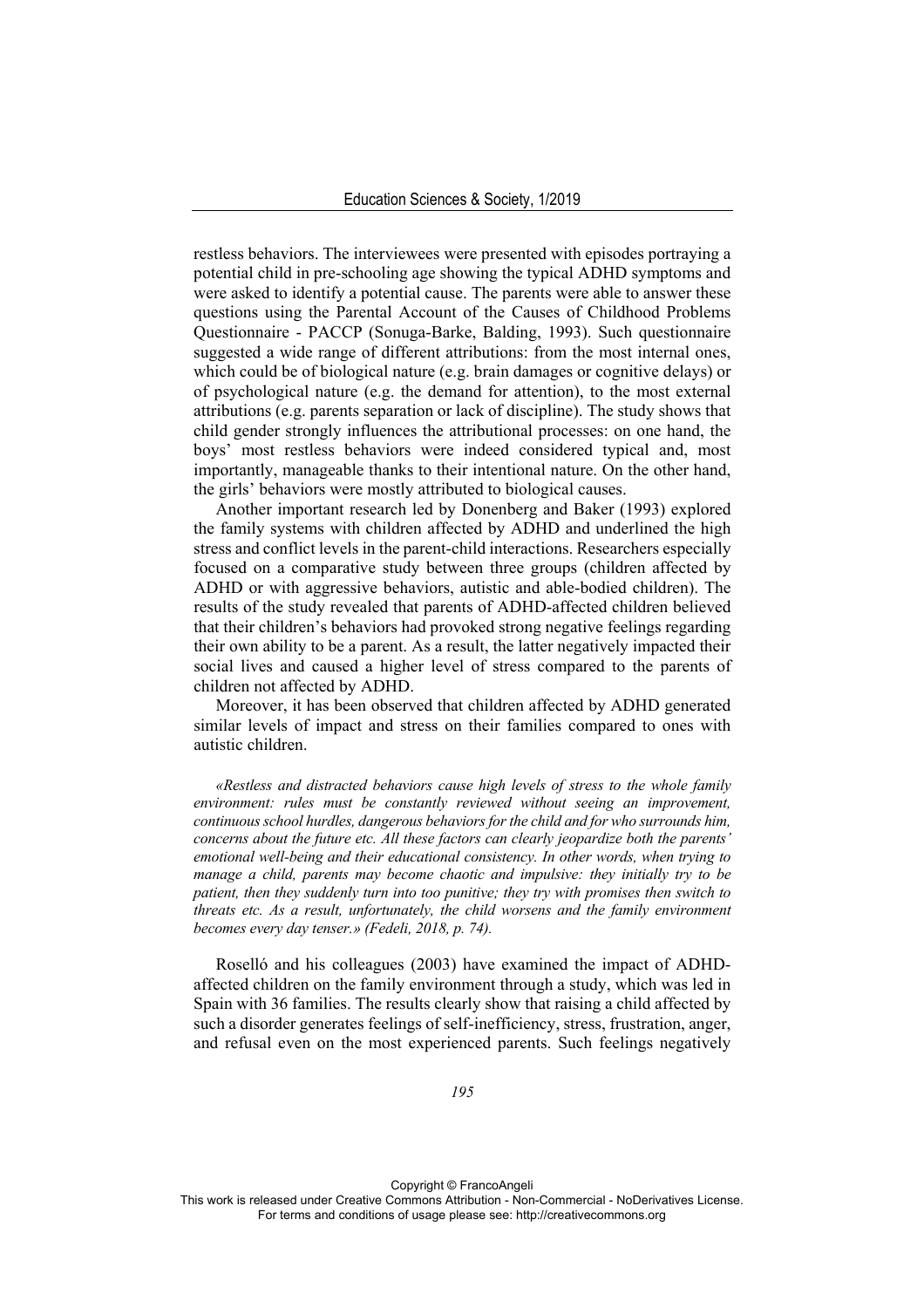influence the interactions they have with their children. The researchers have also analyzed how the behaviors of ADHD-affected children influence living with their siblings.

The data show that 44% of parents believe that their child affected by ADHD makes it more difficult and uncomfortable for their siblings to participate in social and recreational activities. Such results are aligned with those from different studies, which have examined how the siblings themselves perceive living with their hyperactive sibling. The study conducted by Kendall (1999) especially highlights that the interviewees believe they are suffering the behavioral disorder of their sibling, because they are the daily victim of it and because they feel obliged to take care or to check on their sibling by their parents, thus feeling sad and helpless.

According to Barkley and his team (Barkley *et al.*, 1990), parents of ADHDaffected children reduce their relationship with the original family or, when it occurs otherwise, they become even useless and detrimental.

The most common feelings experienced by parents can be summarized in the following categories:

- *Sorrow*, due to the identification with their own child, to the daily difficulties encountered in various environments and to the isolation, which is often felt by families. As a matter of fact, the child's social exclusion inevitably reflects on families, which are significantly reducing their social relationships and moments of relaxation, especially in other environments rather than their own home.
- *Frustration*, which parents feel when they realize that the efforts and implemented attempts did not lead to the desired outcomes.
- The feelings of *inadequacy and helplessness*, when faced with the recurring challenges caused by their child's problematic behavior and due to the social consideration of the disorder, accusing parents of having failed in their educational role.
- *Anger*, caused by continuous fights and as an emotional response to the above-mentioned feelings.

The analyzed studies, therefore, reveal that the children's problem behaviors raise the family's stress levels due to the educational challenges, which are brought about by such behaviors (for example bad temper, lack of adaptability skills when faced with new situations, irritability, extreme sensitivity, et.). Moreover, the above mentioned studies seem to show that the stress levels rise is often associated to belief-based educational styles and to the parents' negative reactions, which can be worsened by the child's behavior, increasing the parents' psychological problems and undermining the marital and family relationships (Presentación-Herrero *et al.*, 2006).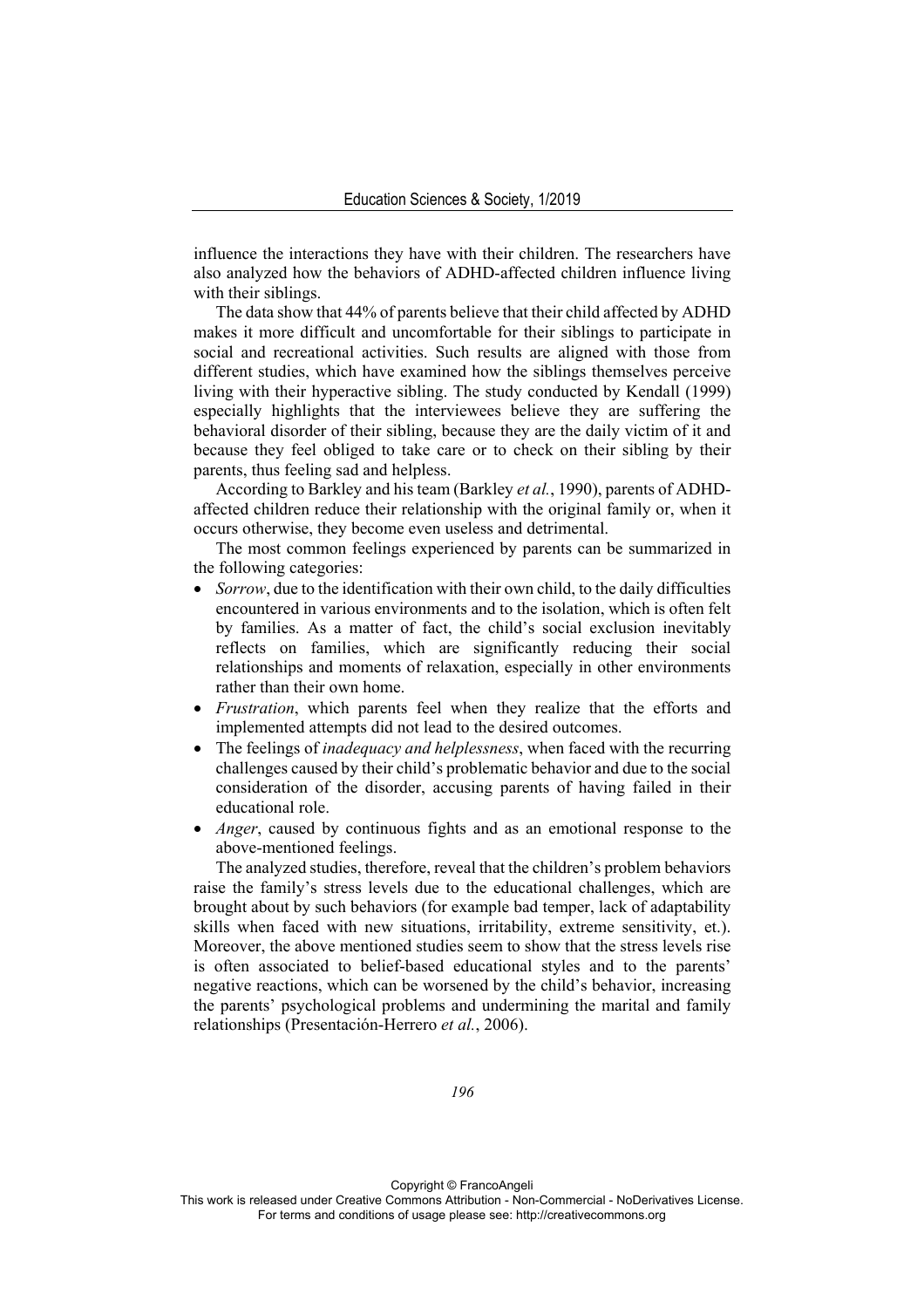#### **The relationship between parents with children affected by behavioral disorders**

As already mentioned, parents with children affected by behavioral disorders may experience high-stress levels regarding their role as a parent and are more likely to face personal and emotional problems (Deault, 2010; Anastopoulous *et al.*, 1992). An important dimension, which is affected by such conditions, is their life as a couple. Studies suggest that parents of ADHDaffected children show lower levels of marital satisfaction (Murphy and Barkley, 1996) and are more likely to divorce (Wymbs *et al.*, 2008) compared to the parents of children without behavioral disorders. A central element of the relationship discomfort, experienced by the parental couple, seems to be the high level of conflicts they are going through (Barkley *et al.*, 1990).

The studies covering these aspects (Campbell *et al.*, 2005) show that conflict can stem from the impression that the partner is not supportive enough in managing the child's behavioral problems. Different studies, however, such as the one led by Minde and colleagues (2003), do not encounter any anomaly nor malfunction in the relationship between parents raising an ADHD-affected child.

*«Using survival analysis, Wymbs et al. (2008) compared the rate of marital dissolution among parental couples with and without an offspring with ADHD and found that not only the former group were more likely to divorce and had a shorter latency to divorce but also that specific parent and child characteristics uniquely predicted the timing of divorce in that group.» (Sochos, Yahya, 2015, p. 3711).* 

A study conducted by Kvist and colleagues (2013) reveals how parents with ADHD-affected children are 75% more likely to end their marriage and, on average, have less professional opportunities.

The parent needs to come to terms with the fact that his child needs more time compared to other children and must be often present to guide him through various daily activities. Even carrying out routine tasks such as going to sleep, getting ready for school, feeding and getting homework done can be problematic. Often parental couples experience a vicious circle of conflicts, leading eventually to educational inconsistencies (Kvist, Nielsen, Simonsen, 2013).

In the light of the studies on dependence led by Bowlby (1980; 1982), it can be confirmed that the couple relationship is mainly a dependence relationship, in which the need for protection and for emotional proximity, basic needs for the species survival, come into play. The feelings of inadequacy and loneliness in the child's problem behavior management are perceived as a threat to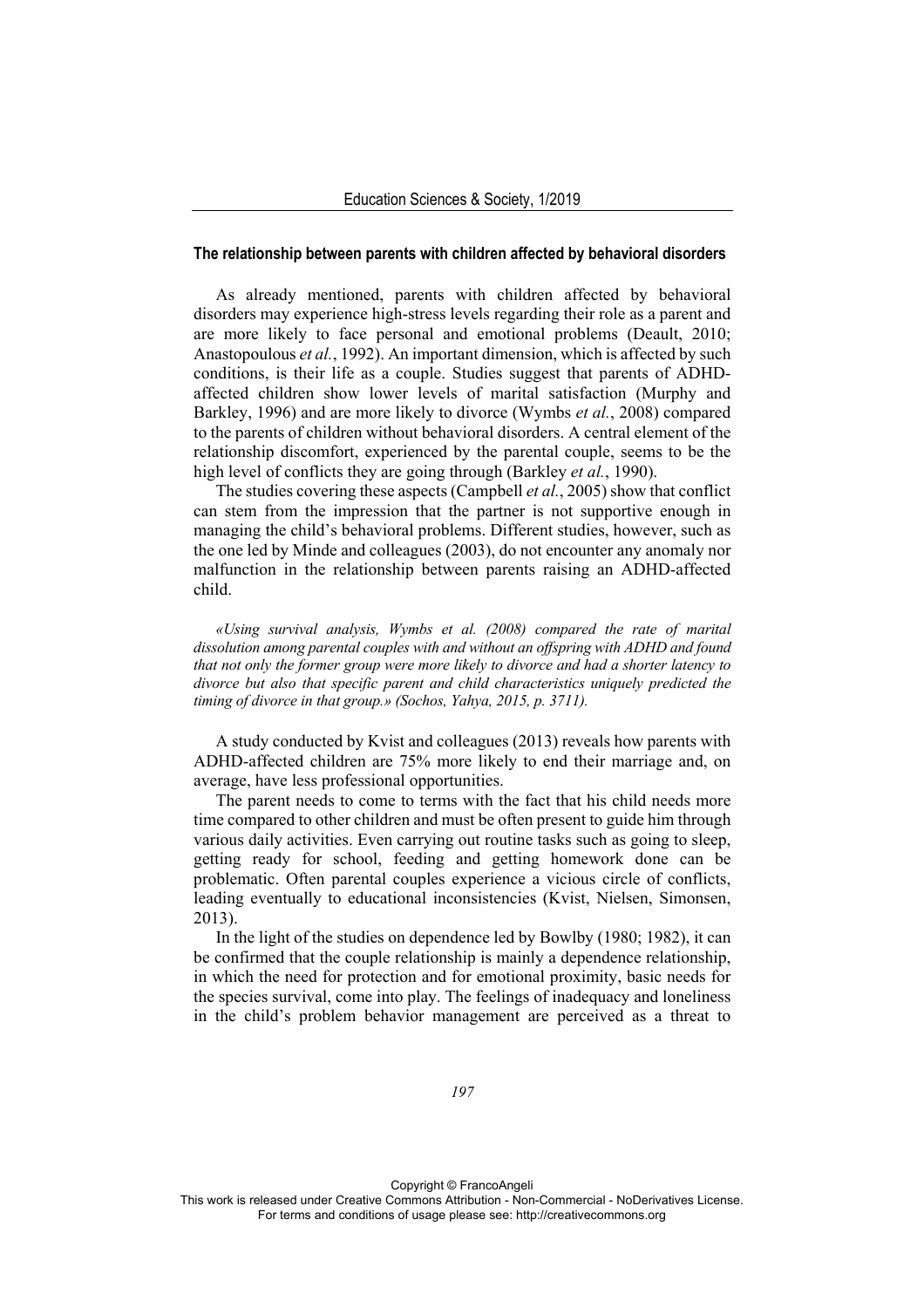emotional safety and, therefore, to the very ability to effectively face stress (Sochos, Yahya, 2015).

*«Leo's father and I have spent many beautiful moments together, but also many difficult and draining ones.* 

*We opted for the separation after having reflected long upon it. I was aware that I'd made the best decision, especially, for the well-being of our child. Accepting parents' separation isn't easy for any child, just think about how harder can be for Leonardo! I*  was afraid it would have left very deep marks on him.» (Gambardino, 2018, p. 122).

A conflictual communication model, which is very common in couples with children having behavioral disorders, is the so-called "question-withdrawal" model, which has been theorized by Christensen (1988). According to this model, both partners experience a different relationship model: the first tends to complain and to demand a change in the other; while the second increases the emotional distance from the other and resists to the change. The relationship is, hence, gradually falling apart, leading to separation or divorce. There seem to be blatant gender differences, according to which the demand for change is often associated with women, while the withdrawal to man (Christensen, Heavy, 1993).

The research carried out by Sochos and Yahya (2015), in which 251 parents participated, showed that the parents with ADHD-affected children (98) were not able to peacefully live with their partners and to be happy in their relationships, they experienced more difficulties in expressing their emotions and libido, compared to the parents of children without disorders (151). Moreover, the parents of ADHD-affected children have confirmed that mothers were generally the ones using the question communication model, while the fathers were using the withdrawal model.

Therefore, the dysfunctional interaction cycles in a couple not only can be obstacles to the right evolution of marital life but also they might undermine the adults' image and ability to act as real compensating resources for their children with behavioral disorders – especially as far as the objectives of this paper are concerned. After all, it is important to recall that it is impossible to design any educational strategy if the latter is not transmitted to a calm and pleasant environment and is not inserted into a virtuous and supportive relationship framework.

## **Parent-training models for parents**

Parental-training is by now a qualified instructional intervention, which is also considered to be extremely effective for parents with children affected by

*198*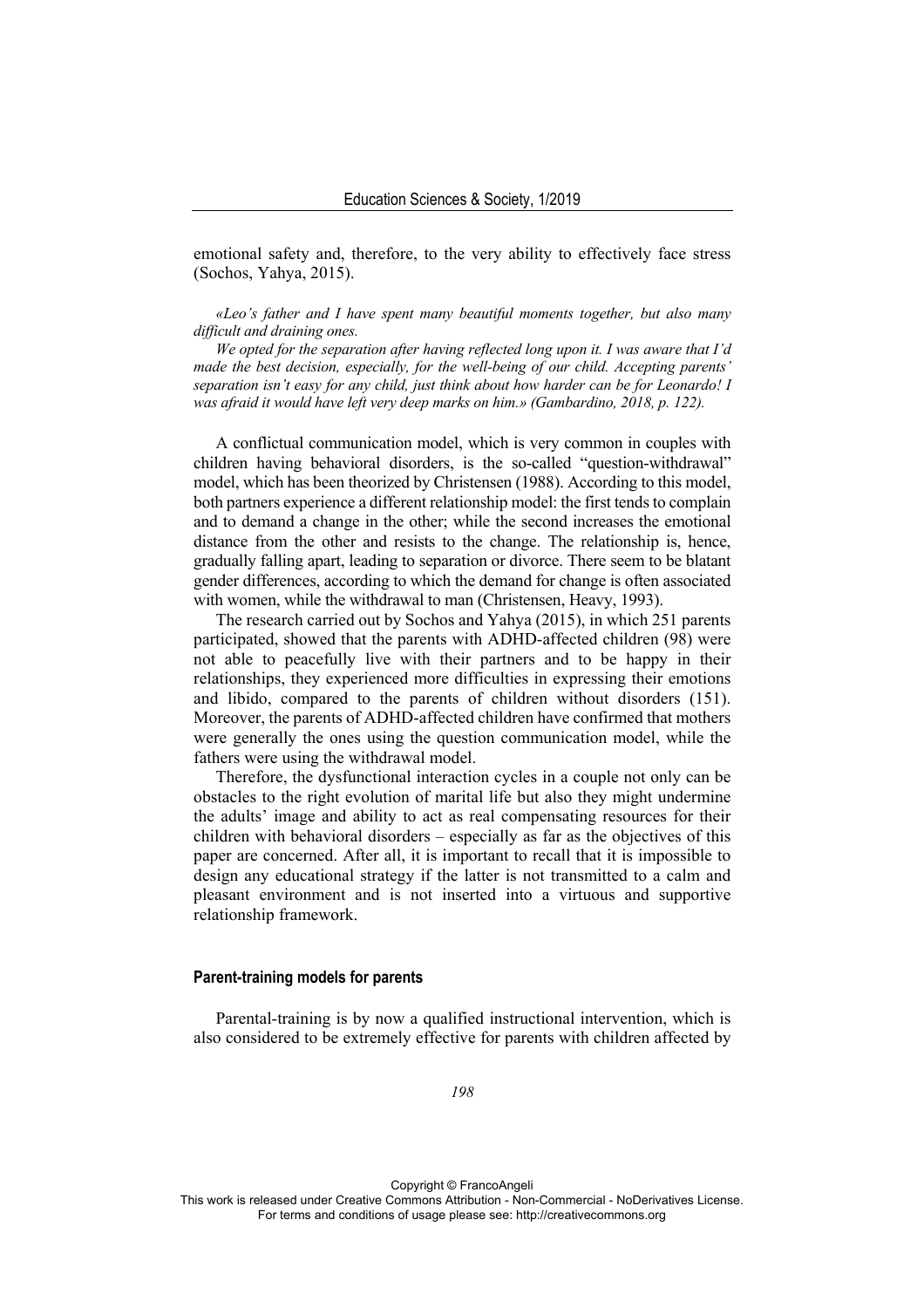behavioral disorders to train specific parenting competencies (SINPIA, 2006). As a matter of fact:

*«The educational environment (…) may play that "hetero-governing" role helping the child to "understand" what is expected of him, which may be the most appropriate behavior in that specific situation. For example, parents knowing how to manage their own child's uncontrolled behaviors and outbursts of anger, are definitely an effective educational model, from which the child can learn.» (Re in Vio, Spagnoletti, 2013, p. 7).* 

The relevant frameworks, around which instructional interventions for parents are developed, entirely stem from the psychological matrix, especially the behavioral-cognitive type. The objective is, therefore, to work on altering the parents' beliefs on the disorder symptoms in order to impact the sense of parental satisfaction.

The following parent-training interventions are the most recurring for parents with children affected by behavioral disorders and are below presented just as a mere example, not aiming at scrutinizing in a thorough and exhaustive manner.

# *Behavioural Cognitive Parent Training (PTCC - Parent-training cognitivo comportamentale)*

The first Italian protocol, designed for the behavioral-cognitive intervention with the parents, has been established by Vio, Marzocchi, and Offredi (1999) and has been recently published in a new version addressing the pre-schooling age (Vio, Spagnoletti, 2013). The main subjects introduced by the protocol can be divided into three essential areas:

- provide information about the disorder;
- re-shape the mental image of the ADHD-affected child;
- develop problem-solving strategies and competencies.

The parent-training interventions are organized in eight meetings, which are 90 minutes long and held on a variable basis. They are designed as follows:

| Chart 1 - Meetings in the parent-training groups (adapted, Vio, Spagnoletti, 2013) |
|------------------------------------------------------------------------------------|
|------------------------------------------------------------------------------------|

| Meeting                                                                                                                                  | Goals                                                                |
|------------------------------------------------------------------------------------------------------------------------------------------|----------------------------------------------------------------------|
| 0. Preparatory meeting. This                                                                                                             | Getting to know the parents' basic features: age, profession, family |
| considered<br>meeting<br>is the set of the set of the set of the set of the set of the set of the set of the set of the set of the set o | environment (for example the level of cooperation between parents).  |
| preparatory as it is not part of                                                                                                         | Checking if the problem might be genetic (for example, if the father |
| the group parent-training                                                                                                                | or the mother have typical ADHD behaviours). Making sure that        |
| sessions, but it is held with the                                                                                                        | other psychopathological problems, such as anxiety and               |
| parental couple alone. In case                                                                                                           | depression, are not affecting members of the extended family.        |
| of a separated couple, the                                                                                                               | Figuring out how parents have interpreted their educational          |

Copyright © FrancoAngeli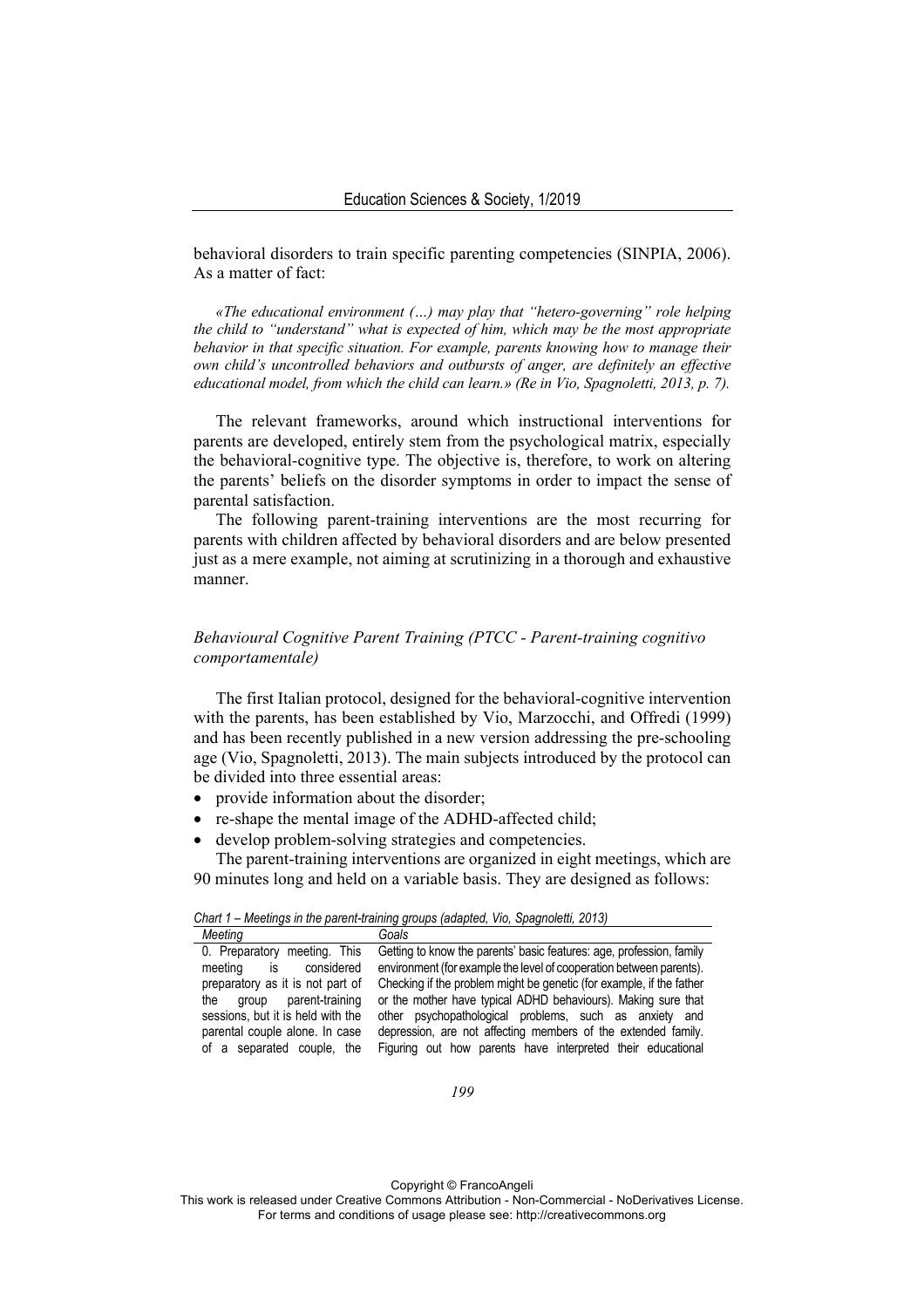| meeting is held with the parent<br>joining the parental-training.                       | challenges towards the child so far, their opinion about the causes<br>of those and how they feel themselves in the their role. Getting to<br>know how they take care of each other, their interests and social life.                       |
|-----------------------------------------------------------------------------------------|---------------------------------------------------------------------------------------------------------------------------------------------------------------------------------------------------------------------------------------------|
| 1. Educational challenges with<br>a lively and distracted child                         | Goals and expectations setting. Learning about ADHD and its<br>impact on the child development.                                                                                                                                             |
| 2. How to initiate effective<br>communication                                           | Addressing the parents' ideas about the characteristics and<br>development of their child. Facing parenting subjects: what do I<br>think about myself as a parent? Introduction to the basic<br>principles of the behavioural intervention. |
| 3. Parent-child relationship and<br>the functional analysis of the<br>problem behaviour | Figuring out where, when and with whom such problem<br>behaviours occur. Parent-child relationship analysis, also<br>through video recording. Operational guidelines: parents<br>language, family habits, etc.                              |
| 4. The importance of rules in<br>the educational activity                               | Analysis of parent-child interactions. Defining rules and limits.                                                                                                                                                                           |
| 5. The "contract" and dealing<br>with emergencies                                       | Introduction of the contract. Use of the point chart (token<br>economy). Operational guidelines: for example, anger outburst<br>management.                                                                                                 |
| Advanced<br>educational<br>6.<br>strategies                                             | Contract sharing. Operational guidelines: quality time and<br>surprise box, etc.                                                                                                                                                            |
| 7. Time out                                                                             | Introduction of the time out technique. Presentation of the<br>punishment model: meaning and usage.                                                                                                                                         |
| 8. Reflection on the program<br>embarked on                                             | Reflection on the work done, on changes and on what needs to<br>be done next. Future goals setting.                                                                                                                                         |

The participation of both parents is recommendable, but it is possible to join the program as a single parent, enabling the other one to follow the project through exercises, which need to be done in a domestic environment.

Standardized questionnaires are handed out to the participants during the meetings. «During the training, the family environment improves, tension and stress are gradually replaced by activities aimed at achieving shared goals. Small changes can be noted and parents realize that resuming the educational activities on the child is possible, which helps to bring back harmony and calm to the family unit» (Vio, Spagnoletti, p. 43).

# *The Cognitive Emotional Relational Groups (CERG) Program: parents' cognitive, emotional and relational support*

The goal of the Cognitive, Emotional, Relational Groups is to reveal, process and alter thoughts, emotions and relational patterns of parents regarding their relationship with their ADHD-affected child (Paiano *et al.*, 2014).

Copyright © FrancoAngeli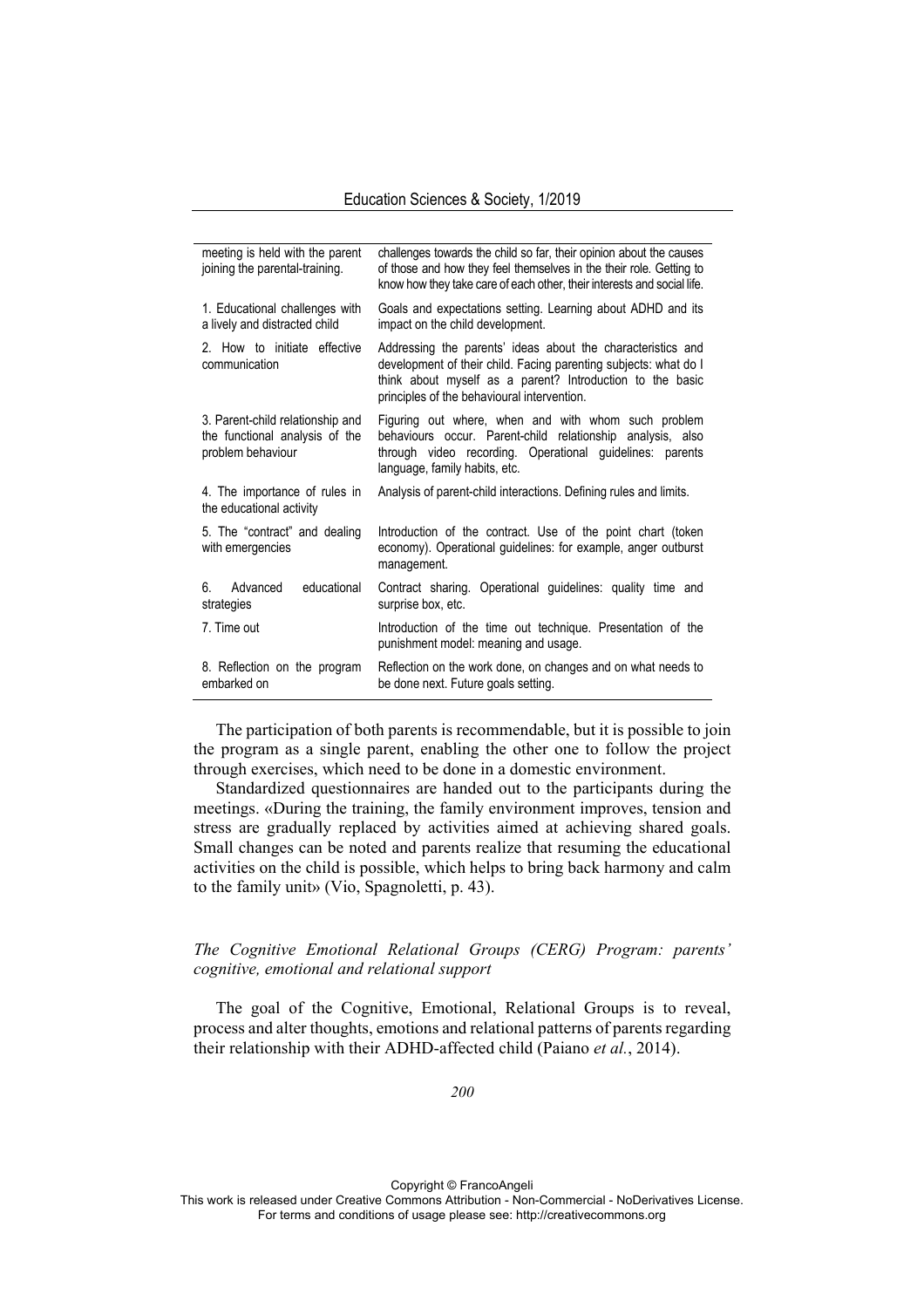The program is organized in ten meetings, which are 90 minutes long, and includes a meeting with each family before and after the expected cycle. Parenttraining aims at achieving empowerment objectives starting from the parents' resources and enabling them to solve problems.

The general structure, on which each meeting is designed, is quite stable:

- 10 opening minutes of discussion about subjects, which arose in the previous meeting,
- 5 minutes of introduction to the meeting subject,
- 15 minutes of activity in small groups to develop the subject of the day through role-playing, problem-solving, identification of irrational and automatic thoughts, activity monitoring, etc.,
- 5 minutes to report the work done,
- 5 minutes of "homework" assignment for the next meeting (Cf. Paiano et al., 2014, p. 31).

The "homework" assignment is considered a central aspect of the program since it develops as a moment of meta-reflection on the journey embarked on. A moment needed to internalize the learnings outside of the specific setting, to experience the importance of organization and of complying with the rules, as lessons to absorb as individuals first, before it can be expected the same from children.

According to the researchers (Paiano *et al.*, 2014), the average stress indicators significantly reduce after the CERG program.

«The work done with parents is key not only to share some rules to apply in the family but also to give parents the opportunity to share their emotions» (Paiano *et al.*, 2014, p. 38). Therefore, the factor that makes the CERG groups stand out is its focus on relational and emotional factors coming into play in the relationship with the child, compared to other parent-training programs, which mainly focus on long-term behavioral strategies.

# *Coping Power Program*

The Coping Power program (Lochman *et al.*, 2008, it. transl., 2012) was born as a precautionary intervention, containing a part for children and another one for parents, and was designed to be entirely available.

The part designed for parents (Lochman, Wells, 2003) was inspired by the analysis of the family unit characteristics often associated with the Conduct Disorder or to the Oppositional Defiant Disorder.

«Such model generally expects the involvement of the parental couple and focuses on the need to directly intervene in the family environment, engaging

Copyright © FrancoAngeli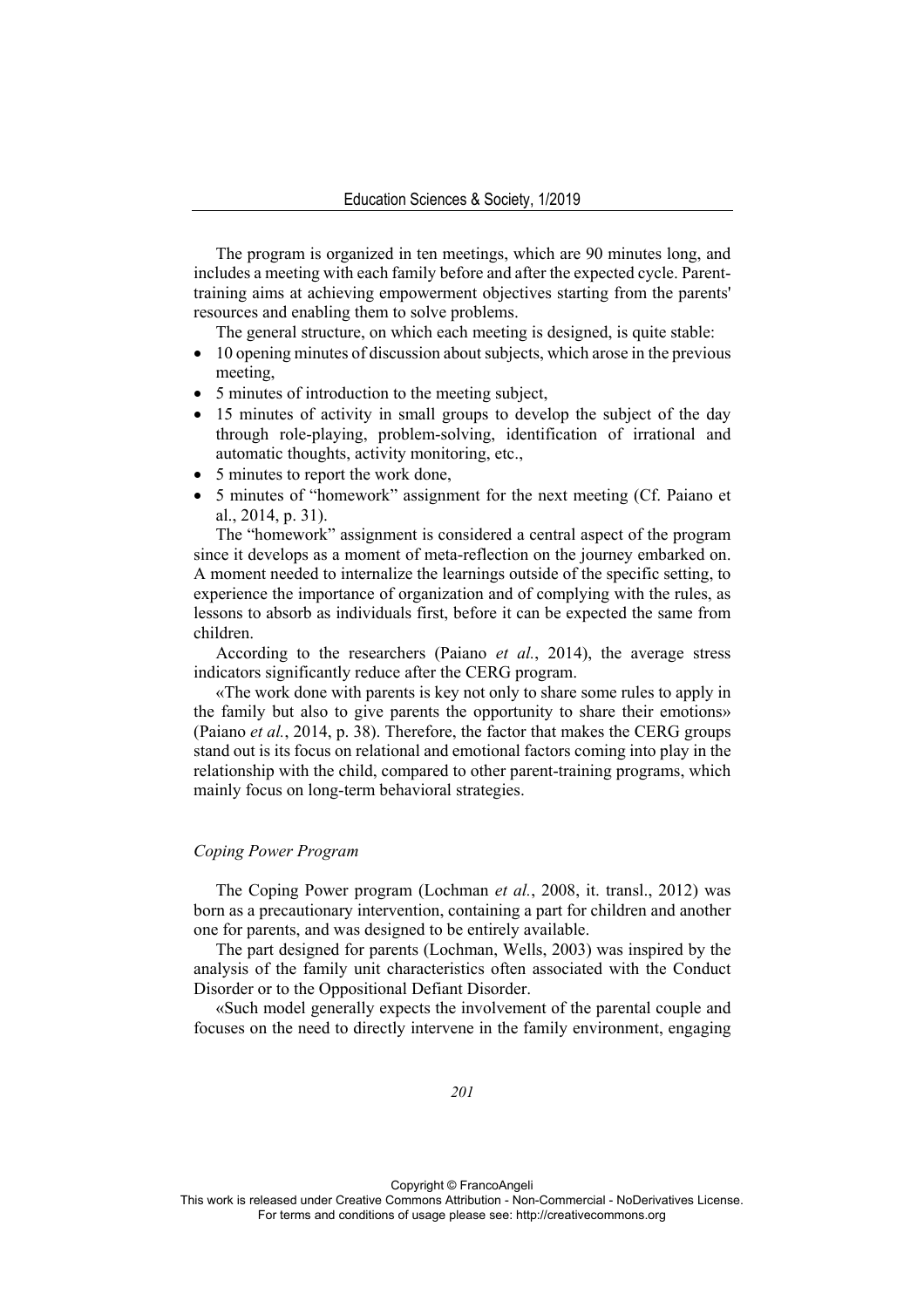the parents to examine their child's behavior through data sheets or homework» (Lochman *et al.,* 2008, it. transl. 2012, p.38).

The program is organized in 14 bi-weekly meetings, which are 75 minutes long (plus two extra meetings to be held respectively before and after summer school holidays). The main goal of the entire program is to improve homework management, which is a subject linking parents groups to children groups.

Some elements are recurrent in all sessions, in particular, the below:

- *Reviewing* the previous session, as each session is built on the principles of the previous one.
- *Homework*, since meetings end with an experiment assignment in the relationship with their child, which in some cases should be tracked on data sheets.
- *Absence recovery*, given the regular and preparatory nature of each meeting, in case of absences, parents have the possibility to meet the coordinator 15- 20 minute before the next meeting or arrange a phone call to explain what has been done and how they can apply the new competencies. The fourteen sessions are divided according to the below outline:

*Chart 2 - Coping Power Sessions for parents (adapt. Lochman et al., 2008, it. transl., 2012) Session Subject* Session 1 General introduction to the program Session 2Support with homework Session 3 Stress management - part I Session 4 Stress management - part II Session 5 Improving parent-child relationship Session 6 Ignoring less serious problematic behaviours Session 7 **Effectively providing children with instructions** Session 8 Setting rules and expectations Session 9 Discipline and punishment - part I Session 10 Discipline and punishment - part II Session 11 Building family cohesion Session 12 Family problem solving Session 13 Communicating in the family Session 14 Long-term projects Pre-holiday Session Preparing to holidays Post-holiday Session Here we go again! Coming back from holidays

## *Parental Integration Groups (GIG - Gruppi di Integrazione Genitoriale)*

The Parental Integration Groups (GIG) were designed by the director Gianluca Daffi in 2016 in Italy and aim at creating positive time opportunities to share experiences, best practices, and resources.

*202*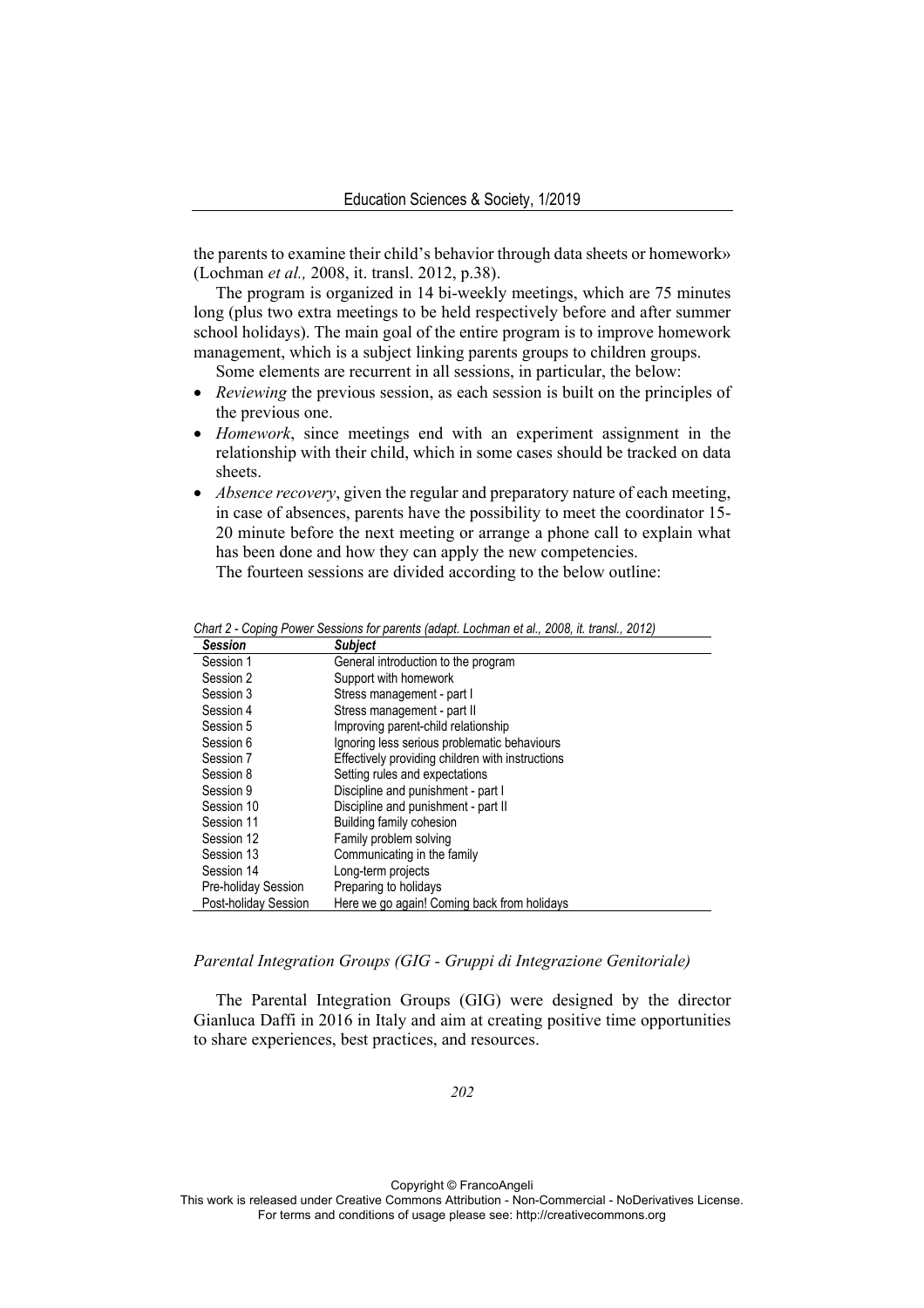Such initiative was inspired by unstructured discussion groups operating on the internet, especially by the activity of the ADHD-DDAI on Facebook. It aims at forming small discussion groups, mainly consisting of parents, but also of teachers and professionals in the field, debating the specific subjects brought by the participants.

Each group is managed by a local coordinator, who is selected by the director and has the task of making sure that the goals of the GIG are met.

The bi-monthly meetings kick off with a shared observation, which is sent by the coordinator or by a person appointed by the director.

«The local coordinator guarantees that the discussion concentrates on finding solutions and propositions, and on best practice sharing in compliance with the groups' goals» (Daffi, 2016, p. 4).

In the light of the idea of general cooperation and knowledge sharing, the coordinator must send all participants a summary - omitting sensitive data - of what has been discussed at the end of each meeting.

«Recriminations, mutual accusations between different categories, complaints and "fights" are banned from the GIG» (Daffi in Sanders, 2019, p. 15).

What makes Parental Integration Groups special is the fact that both participants and coordinators may join for free a project, aiming at sharing, breaking walls, bridging gaps and fostering a common ground where to lay the foundations of children's or pupils' education (Daffi, in Sanders, 2019).

## **Pedagogical prospects: acceptance and quality of life in parents with children affected by behavioral disorders**

What has been analyzed so far suggests that the dynamic nature of the disorder is one of the most complex challenges that families with ADHDaffected children have to face.

*«Meaning that the (negative) behavioral consequences of having this developmental disorder make the task of parenting very difficult and stressful, which often translates into lower quality of parenting, which, in turn, reinforce the behavioral problems of children with ADHD (Barkley, 2003; Pelham & Fabiano, 2008). It's a self-reinforcing problem that creates increasingly higher levels of psychological distress for both parents and children.* 

*This problem, if not addressed from a perspective that considers not only symptom control but also contextual variables, can become a serious impairment for the children's development and adjustment.» (Santos Fernandes et al., 2015, p. 72).* 

Copyright © FrancoAngeli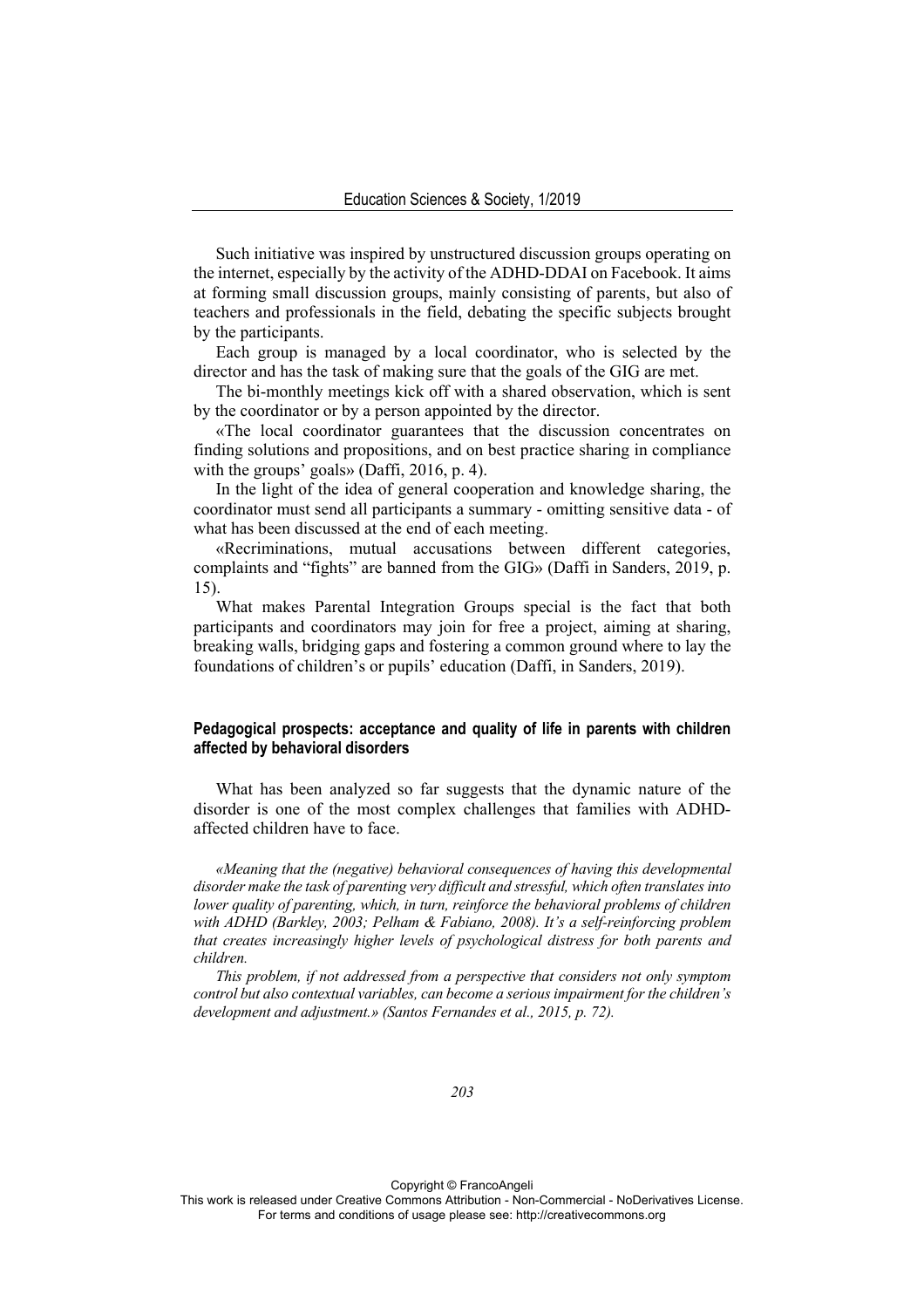The nature itself of the disorder can lead children to have interaction issues with their parents and other family members. An effective, conscious and scoped parenting practice can foster family interpersonal relationships reducing negative consequences of the behavioral disorder.

*«This means that working with the parents of ADHD children and adolescents, helping them to develop better and more effective ways to cope with their children's behavior, as well as with the psychological stress that they themselves feel, seems to be the best way to promote adjustment, development and social inclusion of ADHD children.» (Santos Fernandes et al., 2015, p. 72).* 

The role of the family and of the parents, in particular, is to foster children's development in a supportive manner, in order for everyone involved to establish an effective framework of significant interpersonal relationships, material, and emotional well-being, personal development, and self-determination (Giaconi, 2015). It is, therefore, key for parents to strive for two interrelated objectives: reaching a satisfying quality of life level for themselves and their child.

The research on parents of ADHD-affected children led by Santos Fernandes, Machado and Machado (2015) in Portugal clearly sheds light on the existing relation between the disorder acceptance by parents and quality of life. "This suggests that parents, who accept their child, with all his/her characteristics, including those associated with ADHD, will have a better quality of life. As such, parental acceptance may be key in allowing parents of children with ADHD to have lesser stress levels and higher levels of quality of life" (Santos Fernandes *et al.*, 2015, p. 78).

So, disorder acceptance is necessary to improve the quality of life of parents having ADHD-affected children. Such a fact seems to be aligned with recent studies regarding the Quality of Life and regarding basic dimensions or domains, that are significant in a person's life (Giaconi, 2015).

According to Schalock and Verdugo Alonso (2006) and to the examples of the latter provided by Giaconi (2015), some of the Quality of Life essential dimensions and indicators are:

- *Social inclusion*, as complete participation in community life and in the acceptance. As already mentioned, the social impact of behavioral disorders and parents acting as mediators between their own child and the whole community can play a pivotal role in this regard.
- *Interpersonal relationships*, such as family, friends, work, social relationships, and intimate and emotional life. The couple dynamics, which are often established between parents having a child affected by a behavioral disorder and which tend to lead to disagreement and to an end, have been already covered in this paper. Improving the emotional well-being of the

Copyright © FrancoAngeli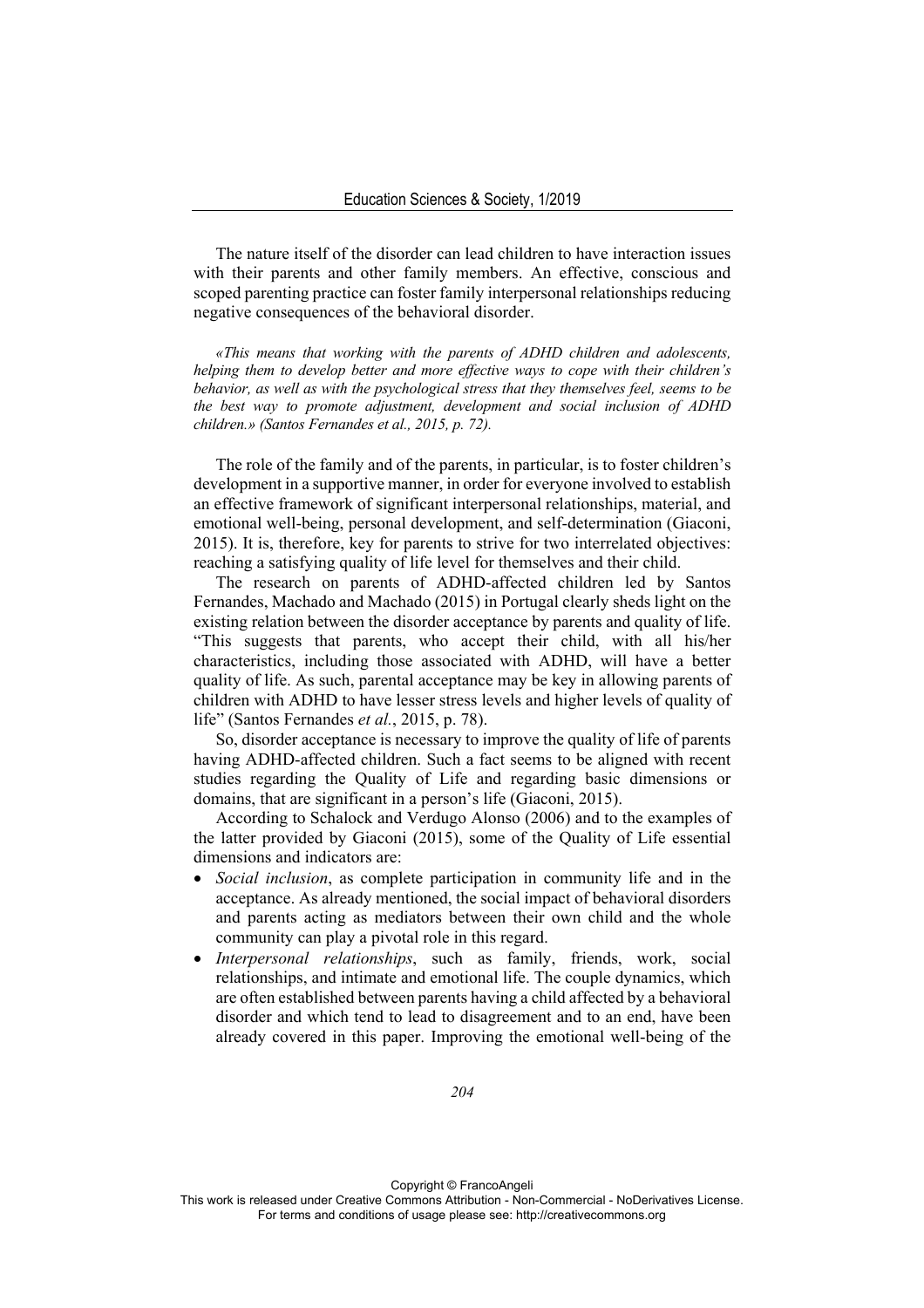parental relationship and the couple stability are essential to achieving Quality of Life goals.

- *Emotional well-being*, which includes satisfaction, self-perception, confidence, spirituality, and happiness. These are complex and extremely multifaceted dimensions, all merging into the full acceptance of reality. Complying with tangible principles is the necessary prerequisite both for an effective acceptance of the present and for future prospects planning, which is an essential and connotative means of the pedagogical action.
- *Self-determination*, which should be interpreted as the ability to achieve goals, make decisions, having personal control. It could be argued that such a principle comes into play when a decision needs to be made, which is the area educational programs for parents should and must focus on. An effective parent is, indeed, able to implement a long-term vision in the child's educational journey, keeping in mind that "identity stems from the way other people perceive us rather than the way we perceive ourselves" (Marocco Muttini in Pavone, 2009, p. 65)
- *Personal development*, which is self-realization, personal enrichment, and acquisition of lifelong competences.

The above-mentioned dimensions are aligned with what is suggested by Renwick and Brown (1996), according to which Quality of Life reaches its full potential when there is «a satisfaction degree through which people benefit from opportunities, which they consider important for their existence» (Giaconi, 2015, p. 24).

In the light of such assumption, it could be argued that a parent really becomes such when he goes through three essential phases: being, belonging and becoming.

A parent *is* such not when his own child is born, but rather when he is fully conscious of the latter's existence, namely when he is able to physically and emotionally *welcome* his own child.

The *belonging*, which should not be confused with the idea of possession, is the phase following the above-mentioned one when the parent welcomes his child. Now the parent becomes aware of the fact that his child is mainly impacted by the decisions made and by the relational and social environment, in which his development takes place. The sense of belonging between parent and child symbolizes that pedagogical border between support and independence, which Vygotsky would define as that zone of proximal demarcation establishing learning and development opportunities. Belonging to each other means to rely forever on one another and to acknowledge each other.

The *becoming* phase is probably the most exquisitely pedagogical one. Project planning, building a practical and developmental journey and the

Copyright © FrancoAngeli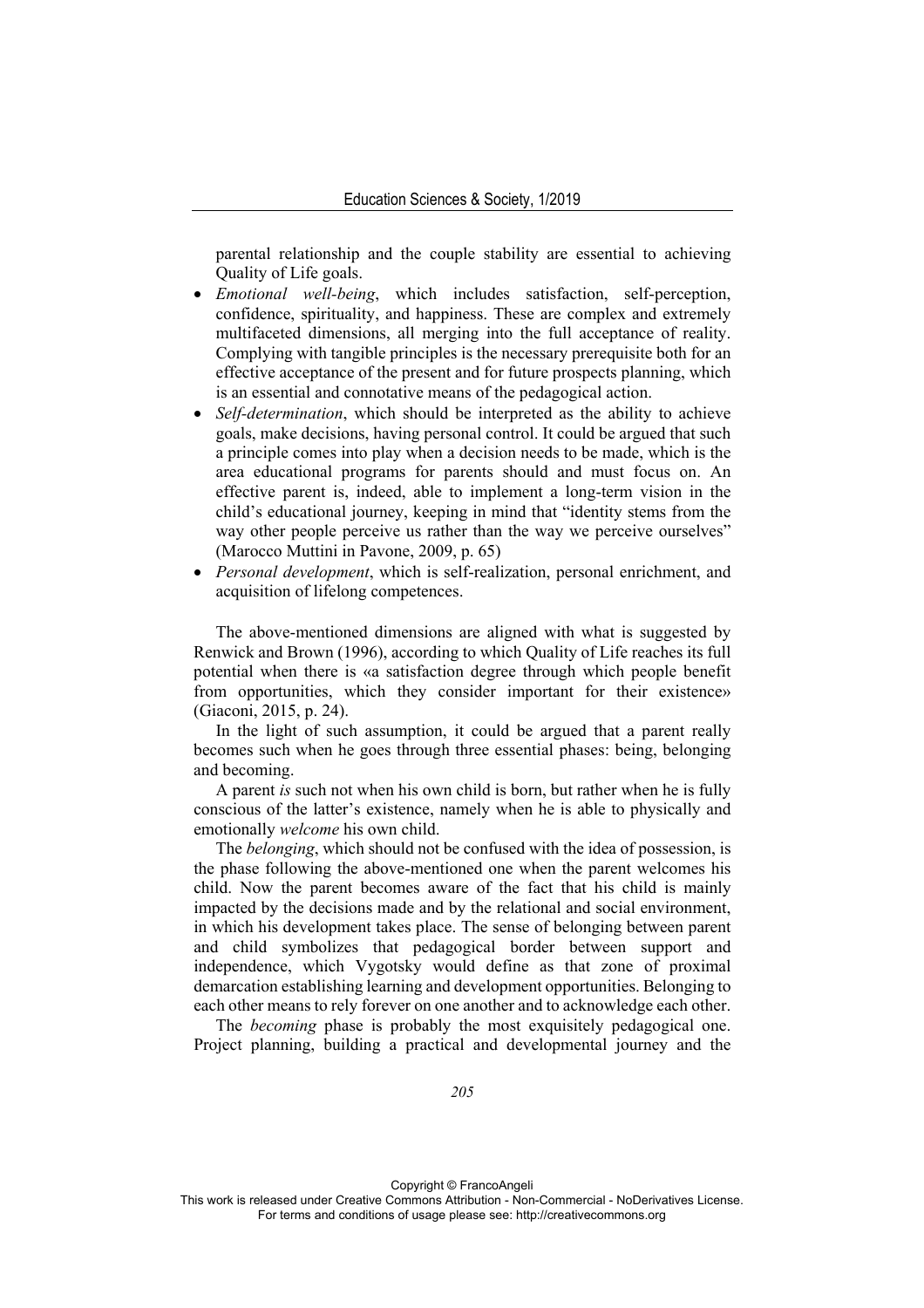capacity of looking beyond, of opening and embracing new opportunities are intrinsically needed during this phase. Becoming entails taking charge.

*«Taking charge involves considering one's own way of being with others according to the synaptic dimension, namely according to the possibility of contrast elements being processed as an individual or shared or social project. A social person knows how to understand the elements of taking charge in a committed way, which enables him to enhance his learning skills. Moreover, taking charge means understanding the existence of different learning strategies and opportunities to enhance one's own skills dedicating time to the other. In order to take charge and successfully work in a synaptic dimension, we need to be together and to spend quality time together.» (Canevaro, Malaguti, 2014, p. 103).* 

Lastly, it is essential for parent-training programs designed for parents of children affected by behavioral disorders to be increasingly more structured on not only psychological but also pedagogical dimensions. Such educational programs undoubtedly need to provide the participants with the opportunity to learn the skills they need.

The program with parents should, in this sense, aim at promoting empathetic relationships of an intrapersonal rather than interpersonal nature. As a matter of fact, the potential educational risk is to enable processes of assertive empathy, which should be considered as a provision of an already forecasted evolution. «It is like saying: "I feel empathy for you, but… provided that you do exactly what I have planned for you!"» (Canevaro, Malaguti, 2014, p. 104).

*«I believe it is very difficult to understand a hyperactive child. With hardly any physical impediment, he seems smart and handsome. It is inevitable to wonder: "Why does he beat everyone else? Why doesn't he listen? Why does he reply in this way? Why is he such a rebel?"* 

*The prompt answer would be the easiest: "He is rude".* 

*And it is the most human answer as well.* 

*But these children should be listened to instead, their ideas and intuitions should be valued.* 

*We need to go beyond.* 

*Only the ones with a strong sense of empathy will be able to understand the cause of specific behaviors and actions.» (Gambardino, 2018, p. 193).* 

Parents understandably need to find confidence in these programs, helping to eliminate chaos and bringing order in. However, we reckon that the opportunity of joining a virtuous, personal and social process, able to implement a project of actions, hypotheses and to initiate empathetic behaviors, could be unquestionably pivotal. Therefore, according to this prospect, parenttraining programs have the task of promoting stress management skills in

Copyright © FrancoAngeli This work is released under Creative Commons Attribution - Non-Commercial - NoDerivatives License. For terms and conditions of usage please see: http://creativecommons.org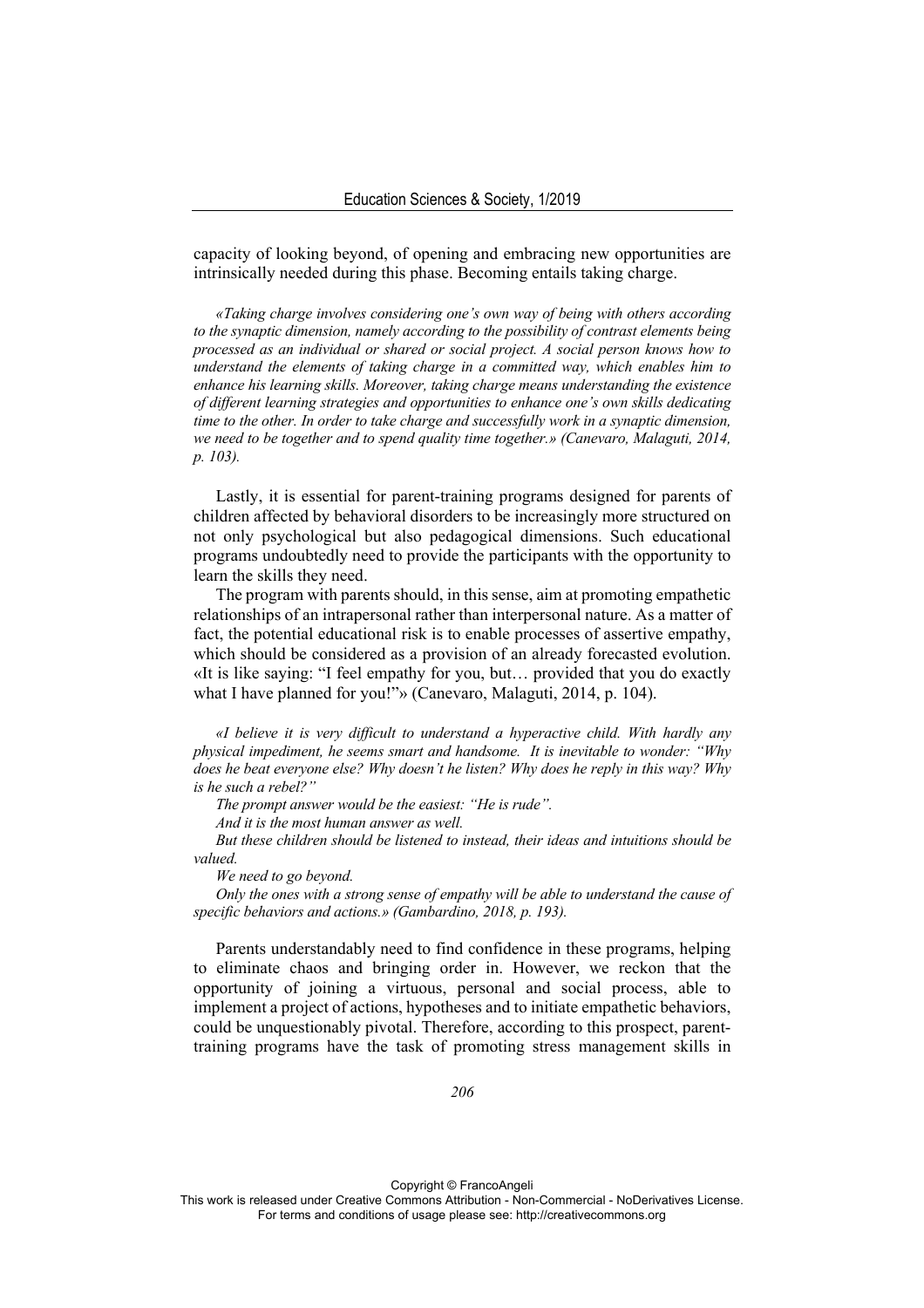parents, and of providing them with new skills enabling them to positively rearrange their experiences through resilient and enduring processes.

#### **References**

- Amatori G. (2019). Famiglie e disabilità. Narrazioni e nuovi orizzonti di senso. In: Giaconi C., Del Bianco N., Caldarelli A. (eds.). *L'escluso. Storie di resilienza per non vivere infelici e scontenti*. Milano: FrancoAngeli.
- American Psychiatric Association APA (2013). *DSM-5. Diagnostic and Statistical Manual of Mental Disorders.* Washington DC: American Psychiatric Association.
- Anastopoulos A.D., Guevremont D.C., Shelton T.L., DuPaul G.J. (1992). Parenting stress among families of children with attention deficit hyperactivity disorder. *Journal of Abnormal Child Psychology*, 20: 503-520. DOI: 10.1007/BF00916812.
- Azazy S., Nour-Eldein H., Mikhail H., Ismail M. (2018). Quality of life and family function of parents of children with attention deficit hyperactivity disorder. *Eastern Mediterranean health journal*, 24: 579-587. DOI: 10.26719/2018.24.6.579.
- Barkley R.A. (2003). Attention-deficit/Hypercativity Disorder. In Mash E.J., Barkley R.A. (eds.). *Child Psychopatology*. New York: Guilford Press.
- Barkley R.A., Benton C.M. (2013). *Your Defiant Child*. New York: Guilford Press.
- Barkley R.A., DuPaul G.J., McMurray M.B. (1990). A comprehensive evaluation of attention deficit disorder with and without hyperactivity. *Journal of Consulting and Clinical Psychology*, 58: 775-789.
- Benedetto L., Camera R. (2011). Parenting, stile attributivo e percezione di controllo nelle interazioni con i figli: il Parent Attribution Test. *Disturbi di Attenzione e Iperattività*, 6(2): 23-41.
- Bondy E.M., Mash E.J. (1999). Parenting efficacy, perceived control over caregiving failure, and mothers' reactions to preschool children's misbehavior. *Child Study Journal*, 29: 157-174.
- Bowlby J. (1980). *Attachment and Loss Vol. 3*. New York: Basic Books.
- Bowlby J. (1982). Attachment and Loss: retrospect and prospect. *American Journal of Orthopsychiatry*, 52(4): 664-678. DOI: 10.1111/j.1939-0025.1982.tb01456.x.
- Campbell L., Simpson J.A., Boldry J., Kashy D.A. (2005). Perceptions of conflict and support in romantic relationships: the role of attachment anxiety. *Journal of personality and social psychology*, 88(3): 510-531. DOI: 10.1037/0022- 3514.88.3.510.
- Canevaro A., Malaguti E. (2014). Inclusione ed educazione: sfide contemporanee nel dibattito intorno alla pedagogia speciale. *Italian Journal of Special Education for Inclusion*, 2: 97-108.
- Canevaro A., Berlini M.G. (eds.) (1996). *Potenziali individuali di apprendimento*. Firenze: La Nuova Italia.
- Christensen A. (1988). Dysfunctional interaction patterns in couples. In Noller P., Fitzpatrick M.A. (eds.). *Perspectives on marital interaction*. Philadelphia, PA: Multilingual Matters.

Copyright © FrancoAngeli

This work is released under Creative Commons Attribution - Non-Commercial - NoDerivatives License. For terms and conditions of usage please see: http://creativecommons.org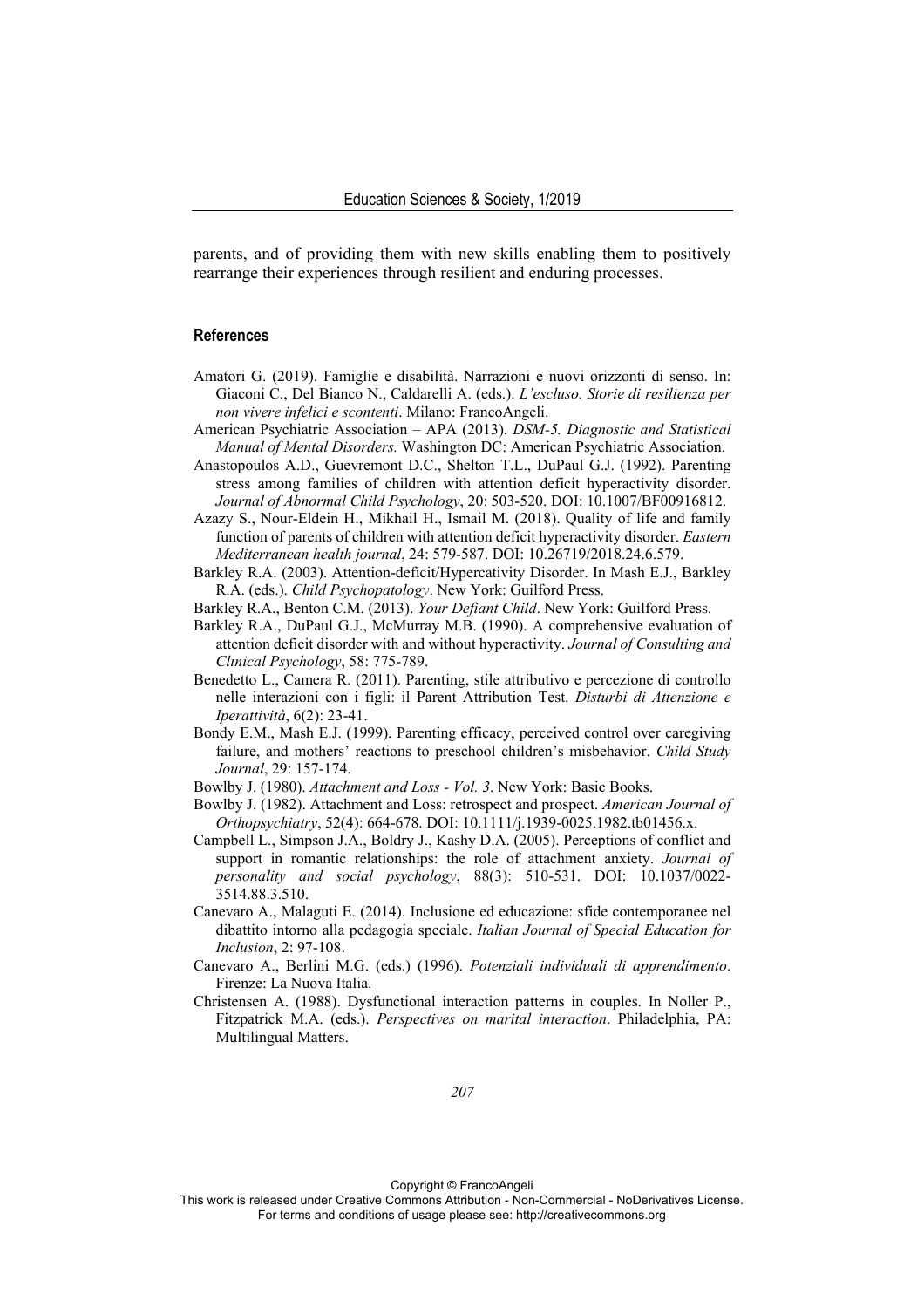- Christensen A., Heavy C.L. (1993). Gender differences in marital conflict: The demand/withdraw interaction pattern. In Oskamp S., Costanzo M. (eds.). *Gender issues in contemporary society*. Thousand Oaks, CA: Sage Publications.
- D'Amato M. (2014). *Ci siamo persi i bambini. Perché l'infanzia scompare*. Bari-Roma: Laterza.
- Daffi G. (2016). *Gruppi di Integrazione Genitoriale. Linee guida per la costituzione e la conduzione*.

https://docs.wixstatic.com/ugd/09a883\_c5f84edfba254375861928303f80e053.pdf.

- Deault L.C. (2010). A systematic review of parenting in relation to the development of comorbidities and functional impairments in children with attentiondeficit/hyperactivity disorder (ADHD). *Child Psychiatry and Human Development*, 41: 168-192. DOI: 10.1007/s10578-009-0159-4.
- Donenberg G., Baker B.L. (1993). The Impact of Young Children with Externalizing Behaviors on Their Families. *Journal of abnormal Child Psychology,* 21(2):179-198. Fedeli D. (2018). *Mio figlio non riesce a stare fermo*. Firenze: Giunti.

Gambarino C. (2018). *La felicità non sta mai ferma*. Milano: Utet.

- Giaconi C. (2015). *Qualità della vita e adulti con disabilità. Percorsi di ricerca e prospettive inclusive*. Milano: FrancoAngeli.
- Harpin V.A. (2005). The effect of ADHD on the life of an individual, their family and community from preschool to adult life. *Arch Dis Child*, 90(Suppl I): i2-i7. DOI: 10.1136/adc.2004.059006.
- Kashdan T.B., Jacob R.G., Pelham W.E., Lang A.R., Hoza B., Blumenthal J.D., Gnagy E.M. (2010). Depression and Anxiety in Parents of Children With ADHD and Varying Levels of Oppositional Defiant Behaviours: Modeling Relationships With Family Functioning. *Journal of Clinical Child and Adolescent Psychology*, 33(1): 169-181. DOI: 10.1207/s15374424jccp3301\_16.
- Kendall J. (1999). Sibling Accounts of Attention Deficit Hyperactivity Disorder (ADHD). *Family Process*, 38(1): 117-136. DOI: 10.1111/j.1545- 5300.1999.00117.x.
- Kutscher M.L. (2010). *Mio figlio è senza freni. Guida di sopravvivenza per genitori di bambini iperattivi*. Trento: Erickson.
- Kvist A.P., Nielsen H.S., Simonsen M. (2013). The importance of children's ADHD for parents' relationship stability and labor supply. *Social Science and Medicine*, 88: 30-38. DOI: 10.1016/j.socscimed.2013.04.001.
- Lanz M., Marta E. (2000). Credenze e idee genitoriali. In Lanz M., Marta E. (eds.). *Cognizioni sociali e relazioni familiari*. Milano: FrancoAngeli.
- Lee P. C., Lee T. C., Chen V. C., Chen M. L., Shih D. H., Shao W. C., & Lee M. C. (2010). Quality of life in mothers of children with oppositional defiant symptoms: a community sample. *Mental health in family medicine*, 7(2): 93-100. http://www.ncbi.nlm.nih.gov/pmc/articles/PMC2-939462/.
- Lochman J.E., Wells K., Lenhart L.A. (2012). *Coping power. Programma per il controllo di rabbia e aggressività in bambini e adolescenti*. Trento: Erickson.
- Lochman J.E., Wells K.C. (2003). Effectiveness of the Coping Power Program and of classroom intervention with aggressive children: Outcomes at a one-year followup. *Behaviour Therapy*, 34(4): 493-515. DOI: 10.1016/s0005-7894(03)80032-1.

*208* 

Copyright © FrancoAngeli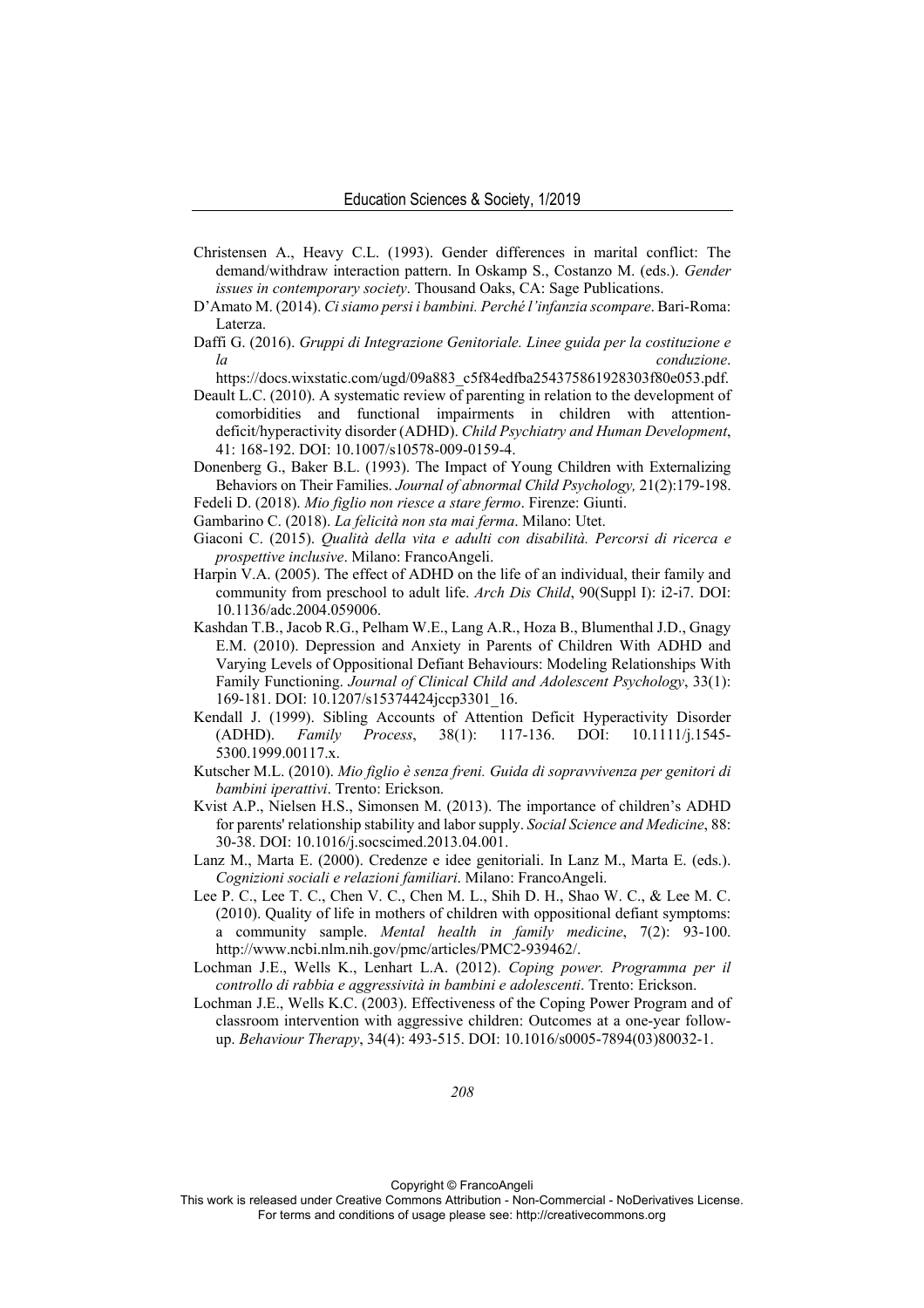- Maniadaki K., Sonuga-Barke E., Kakouros E. (2005). Parents' causal attributions about attention deficit/hyperactivity disorder: The effect of child and parent sex. *Child: care, health and development*, 31: 331-40. DOI: 10.1111/j.1365- 2214.2005.00512.x.
- Miller-Lewis L.R., Baghurst P. A., Sawyer M. G., Prior M. R., Clark J. J., Arney F. M., & Carbone J. A. (2006). Early childhood externalising behaviour problems: Child, parenting, and family-related predictors over time. *Journal of Abnormal Child Psychology*, 34(6): 886-901. DOI: 10.1007/s10802-006-9071-6.
- Minde K., Eakin L., Hechtman L., Ochs E., Bouffard R., Greenfield B., Looper K. (2003). The psychosocial functioning of children and spouses of adults with ADHD. *Journal of child psychology and psychiatry, and allied disciplines*, 44(4): 637-646. DOI: 10.1111/1469-7610.00150.
- Montiel-Nava C., Montiel-Barbero I., Peña J.A. (2005). Clima familiar en el trastorno por déficit de atención-hiperactividad. *Psicología Conductual*, 13: 297-310.
- Moos R., Moos B. (1986). *Family Environment Scale manual*. Palo Alto, CA: Consulting Psychologist Press.
- Murphy K. & Barkley R.A. (1996). Attention deficit hyperactivity disorder in adults: Comorbidities and adaptive impairments. *Comprehensive Psychiatry*, 37: 393-401. DOI: 10.1177/108705479700200313.
- Paiano A., Re A.M., Ferruzza E., Cornoldi C. (2014). *Parent training per l'ADHD. Programma CERG: sostegno Cognitivo, Emotivo e Relazionale dei Genitori*. Trento: Erickson.
- Pavone M. (eds.) (2009). *Famiglia e progetto di vita. Crescere un figlio disabile dalla nascita alla vita adulta*. Trento: Erickson.
- Pelham W.E., Fabiano G.A. (2008). Evidence-based psychosocial treatments for attention deficit/gyperactivity disorder. *Journal of Clinical Child & Adolescent Psychology*, 30: 184-212. DOI: 10.1080/15374410701818681.
- Pezzica S., Bigozzi L. (2015). Un Parent Training cognitivo comportamentale e mentalizzante per bambini con ADHD. *Psicologia clinica dello sviluppo*, 2: 271- 296. DOI: 10.1449/80315.
- Presentación-Herrero M.J., García-Castellar R., Miranda-Casas A., Siegenthaler-Hierro R., Jara-Jiménez P. (2006). Impacto familiar de los niños con trastorno por déficit de atención con hiperactividad subtipo combinado: efecto de los problemas de conducta asociados. *Rev Neurol,* 42(3): 137-143. DOI: 10.33588/rn.4203.2005170.
- Renwick R., Brown I. (1996). Being, belonging, becoming: the Centre for Health Promotion model of quality of life. In Renwick R., Brown I., Nagler M., (eds.). *Quality of Life in Health Promotion and Rehabilitation: Conceptual Approaches, Issues, and Applications*. Thousand Oaks, CA: Sage.
- Roselló B., García R., Tárraga J., Mulas F. (2003). El papel de los padres en el desarrollo y aprendizaje de los niños con trastorno por déficit de atención con hiperactividad. *Rev Neurol*, 36: 79-84. DOI: 10.0.131.52/rn.36s1.2003046.
- Sanders A.M. (2019). *Non ci sto più dentro! Diario di un bambino con ADHD e dei suoi stremati compagni di viaggio*. Trento: Erickson.

Copyright © FrancoAngeli